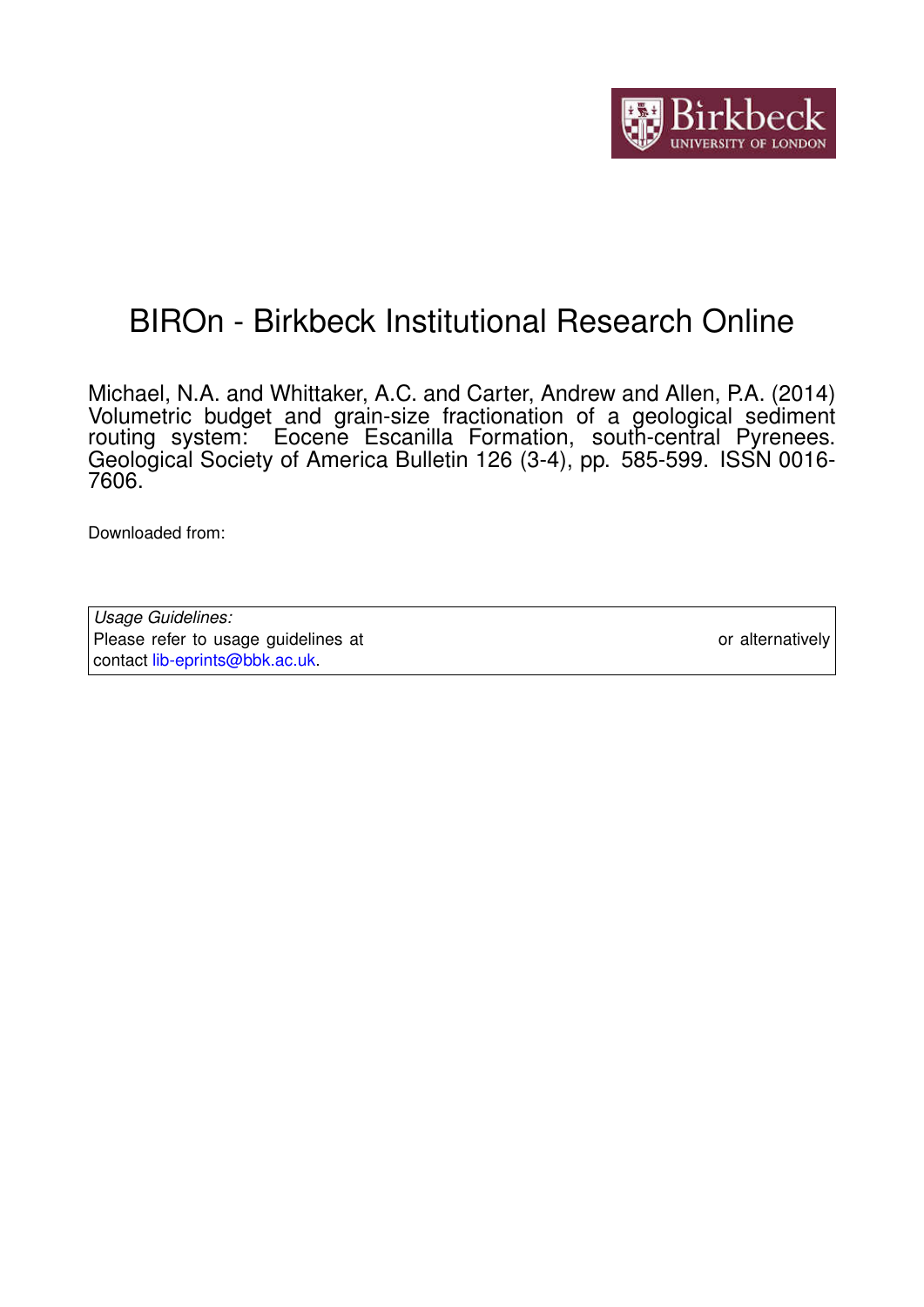# $N$ ikolas A. Michael<sup>1,3</sup>, Alexander C. Whittaker<sup>1</sup>, Andrew Carter<sup>2</sup>, and Philip A. Allen<sup>1,†</sup>

<sup>1</sup>Department of Earth Sciences and Engineering, Imperial College London, South Kensington Campus, Exhibition Road, London, *SW7 2AZ, UK*

2 *Department of Earth and Planetary Sciences, Birkbeck College, University of London, Malet Street, London, WC1E 7HX, UK* 3 *GTT, EXPEC Arc, Building 137, Saudi Aramco, Dhahran, Kingdom of Saudi Arabia*

## **ABSTRACT**

**The supply of sediment and its characteristic grain-size mix are key controls on depositional facies and stratigraphic architectures in sedimentary basins. Consequently, constraints on sediment caliber, budgets, and**  fluxes are a prerequisite for effective strati**graphic prediction. Here, we investigate a mid- to late Eocene (41.6–33.9 Ma) sediment routing system in the Spanish Pyrenees. We derive a full volumetric sediment budget, weighted for grain-size fractions, partitioned between terrestrial and marine depositional**  sectors, and we quantify sediment fluxes be**tween depocenters. The paleo–sediment routing system was controlled by syndepositional thrust tectonics and consisted of two major**  feeder systems eroding the high Pyrenees **that supplied a river system draining parallel to the regional tectonic strike and that ultimately exported sediment to coastal, shal**low-marine and deep-marine depocenters. We show significant changes in both the **volume and grain-size distribution of sediment eroded from the Pyrenean mountain belt during three different time intervals in the mid- to late Eocene, which controlled the characteristics of stratigraphy preserved in a series of wedge-top basins.**

**The time-averaged sediment discharge from source areas increased from ~250 km3 /m.y. to 700 km3 /m.y. over the 7.7 m.y. interval investigated. This temporal increase in sediment supply caused major westward progradation of facies belts and led to substantial sediment bypass through the terrestrial routing system to the (initially) marine Jaca Basin. The grain-size mix, measured as**  size fractions of gravel, sand, and finer than **sand, also changed over the three time inter-** **vals. Integration of volumetric and grain-size information from source to sink provides an estimate of the long-term grain-size distribution of the sediment supply, comprising 9%**  gravel, 24% sand, and 67% finer than sand.

**The techniques and concepts used in the**  Escanilla study can profitably be applied **to paleo–sediment routing systems in other tectonic and climatic settings and to catchments with a range of bedrock lithology and vegetation. This will promote a better generic understanding of the dynamics of source-tosink systems and provide a powerful tool for forward stratigraphic modeling. The sediment routing system approach has the potential to contribute strongly to new models of sequence stratigraphy.**

## **INTRODUCTION**

Regions dominated by net erosion, transportation (bypass), and net deposition on Earth's surface are linked by fluxes of particulate sediment within sediment routing systems. Sediment routing systems are integrated, dynamical systems connecting regions of erosion, sediment transfer, temporary storage, and long-term deposition, and they operate from source to sink (Allen and Allen, 2013, p. 226). A key research challenge for sedimentary geologists is to quantify these particulate fluxes and to construct a sediment budget for an entire source-to-sink system. We term the footprint of the paleo– sediment routing system the "fairway," which represents the spatial extent of the sum total of its sediment transport paths and preserved depositional record. Sediment is fractionated during transport (Cross and Lessinger, 1988), principally by selective extraction from surface fluxes to build stratigraphy (Strong et al., 2005; Allen, 2008a; Michael et al., 2013), producing a down-system trend in the relative proportions of grain-size classes and in the mean grain size

of gravel (Fedele and Paola, 2007; Duller et al., 2010; Whittaker et al., 2011; Parsons et al., 2012; Michael et al., 2013). Quantification of the sediment budget, its component fluxes, and the down-system evolution of grain size therefore provides essential information to calibrate and test predictive models of basin filling and sedimentary architecture (Paola et al., 1992; Marr et al., 2000; Armitage et al., 2011; Kim et al., 2011).

Erosion and deposition rates, sediment fluxes, and grain sizes can be calculated in modern sediment routing systems using a variety of techniques targeted at short-term observational periods, but these calculated values cannot be easily up-scaled to the longer time scales of geological sediment routing systems (Allen, 2008a; Whittaker et al., 2010). Ancient sediment routing systems, however, are difficult to recognize and investigate: They are likely to be only partially preserved as stratigraphy, making the definition of their fairway problematical; depositional sinks are commonly disconnected from erosional source regions; there may be multiple sources, some of which may be difficult to identify using conventional provenance methods; and the chronological resolution may be inadequate to allow a confident correlation scheme to be developed. Constraining the sediment budget of a geological sediment routing system is therefore a deceptively challenging task, but one that is vital if we are to couple measurements of rock exhumation and erosion rates in mountain belts with realistic estimates of the timing, locus, and magnitude of sediment supply to basins (Sinclair et al., 2005; Beamud et al., 2010; Whitchurch et al., 2011; Carvajal and Steel, 2012; Parsons et al., 2012; Filleaudeau et al., 2012).

Although progress has been made in calculating the sediment fluxes that connect different segments of relatively small, commonly modern or Quaternary sediment routing systems

*GSA Bulletin*; March/April 2014; v. 126; no. 3/4; p. 585-599; doi: 10.1130/B30954.1; 11 figures; 3 tables; Data Repository item 2014076; Published online 3 February 2014.

<sup>†</sup> E-mail: philip.allen@imperial.ac.uk.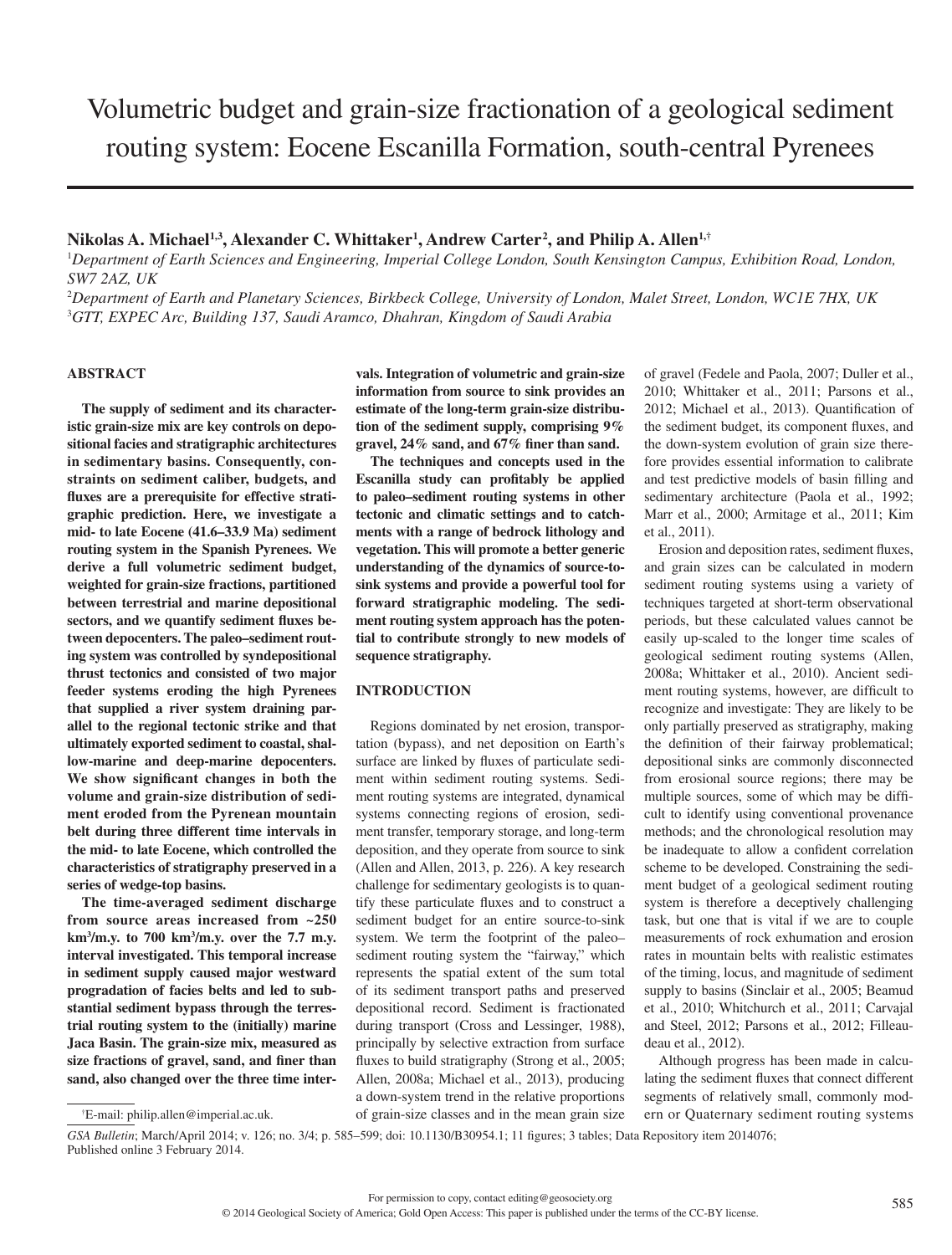(Covault et al., 2010; Somme et al., 2011; Kim et al., 2011), few workers have targeted larger, buffered systems with well-developed alluvial sequestration (Castelltort and Van Den Driessche, 2003; Allen, 2008b), which make up the bulk of the stratigraphic record. This outstanding challenge is addressed in this paper. We present the sediment budget for the mid- to late Eocene (41.6–33.9 Ma) Escanilla Formation and time equivalents in the southern Pyrenees of northern Spain, which records the late orogenic history of this mountain belt and provides generic insight into the functioning of sediment routing systems in a wedge-top setting. We reconstruct the fairway of the sediment routing system, evaluate its volumetric budget, and determine down-system trends in grain-size fractions from source to sink. Our results provide a benchmark for the downstream fractionation of the total sediment supply in the context of the temporal evolution of a sediment routing system.

## **EOCENE ESCANILLA FORMATION**

### **Geological Background**

The Pyrenean mountain belt formed due to oblique collision between the Iberian plate and the European continental margin (Séguret, 1969; Muñoz, 1992; Beaumont et al., 2000), starting in the Late Cretaceous (Puigdefàbregas and Souquet, 1986). Rapid exhumation in the central Pyrenees in the late Eocene–early Oligocene, recognized by thermochronological data (Fitzgerald et al., 1999; Sinclair et al., 2005), caused the delivery of large volumes of coarse conglomerates into the wedge-top region. By the Miocene, the mountain belt was in a state of topographic decay, and these conglomeratic valley fills, fans, and bajadas were incised by headwaters of the Ebro drainage system, occupying the foredeep of the pro-foreland basin system

(Coney et al., 1996; Babault et al., 2005; Fillon et al., 2013).

During the Paleogene, the pro-wedge of the mountain belt was characterized by well-developed thrust sheet top (piggyback) basins (Figs. 1 and 2), particularly in the south-central tectonic unit, where the fluvial deposits of the middle to upper Eocene gravel- and sand-rich Escanilla Formation are found (Muñoz, 1992; Puigdefàbregas et al., 1992; Bentham and Burbank, 1996). These wedge-top basins were sourced primarily from the internal zones of the Pyrenees (Sinclair et al., 2005; Whitchurch et al., 2011; Filleaudeau et al., 2012), comprising a stack of south-directed Variscan basement thrust sheets. Fluvial systems in the east supplied deltaic coasts and deep-marine environments in the west during much of the Eocene (Nijman, 1998; Dreyer et al., 1999).

The south-central tectonic unit is bounded to the east by the Segre fault zone and to the west by N-S–trending oblique ramps, including the Boltaña and Mediano anticlines (Fig. 3), termed the Ainsa oblique zone (Muñoz et al., 2013). These anticlines subdivide the south-central region longitudinally into a number of wedgetop subbasins. In an east-to-west transect, the Escanilla-age sediment routing system occupied the Tremp-Graus, Ainsa, and Jaca Basins, whereas the proximal feeder systems were located in the Pobla Basin and northern margin of the Tremp Basin (Figs. 2 and 3). Next, we outline existing geologic and stratigraphic constraints on the Eocene evolution of this paleo– sediment routing system, which provide the framework for our sediment budget analysis.

## **Sediment Routing Systems of the Wedge-Top Region**

The paleogeography of the south Pyrenean region changed greatly during the mid- to late Eocene interval due to contemporaneous tectonic activity. During the middle-late Lutetian (ca. 44–41 Ma), tectonic shortening allowed deposition of proximal conglomerates in the footwall of the Axial Zone antiformal stack. Fans were confined in their downstream (radial/transverse) extent by the emergence of the Boixols thrust (Fig. 3). The succeeding Pallaresa Group of the Gurb-Pobla area, Cornudella Formation and Sis Groups of the Sis paleovalley, and the Escanilla Formation of the Tremp-Graus and Ainsa Basins mark a significant expansion of fluvial sedimentation and westward progradation of facies belts (Fig. 4), and connection to the Atlantic Ocean in the west was severed at 36 Ma (Costa et al., 2010). In the latest Priabonian (ca. 34 Ma) and continuing into the Oligocene, the wedge-top region was blanketed with coarse-grained fluvial sediment of the Antist (Pobla Basin), Collegats (Sis paleovalley), and Upper Campodarbe (Graus-Ainsa Basins) Groups (Fig. 4).

River systems responsible for the deposition of the Escanilla Formation were confined and guided by the active tectonic structures in the Pyrenean wedge-top region (Fig. 3). These structures were first formed during a southward propagation of thrust displacements, from Late Cretaceous for the Boixols thrust, to Paleocene– late Ypresian for the Montsec thrust, and Lutetian–Oligocene for the External Sierras (Sierras Exteriores/Sierras Marginals) thrust sheet. The topographic expression of thrust-related folds was therefore present by the time of onset of the Escanilla system in the late Lutetian. These thrust-related folds continued to influence the deposition of the Escanilla Formation in the Bartonian–Priabonian, guiding mid- to late Eocene rivers to flow longitudinally, parallel to the wedge-top strike (Bentham et al., 1993; Burbank and Vergés, 1994; Vergés and Burbank, 1996; Burbank et al., 1996; Vergés, 2007; Allen et al., 2013). A magneto-tectonic analysis of vertical-axis rotations in the southern Pyrenees

**Figure 1. Location of Pyrenees and Tertiary wedge-top zone. The Aquitaine and Ebro Basins are the retro-foreland and proforeland basins of the Pyrenean orogeny, respectively. Box labeled B shows the area occupied by the Escanilla paleo–sediment routing system shown in Figures 2 and 3.**



586 Geological Society of America Bulletin, March/April 2014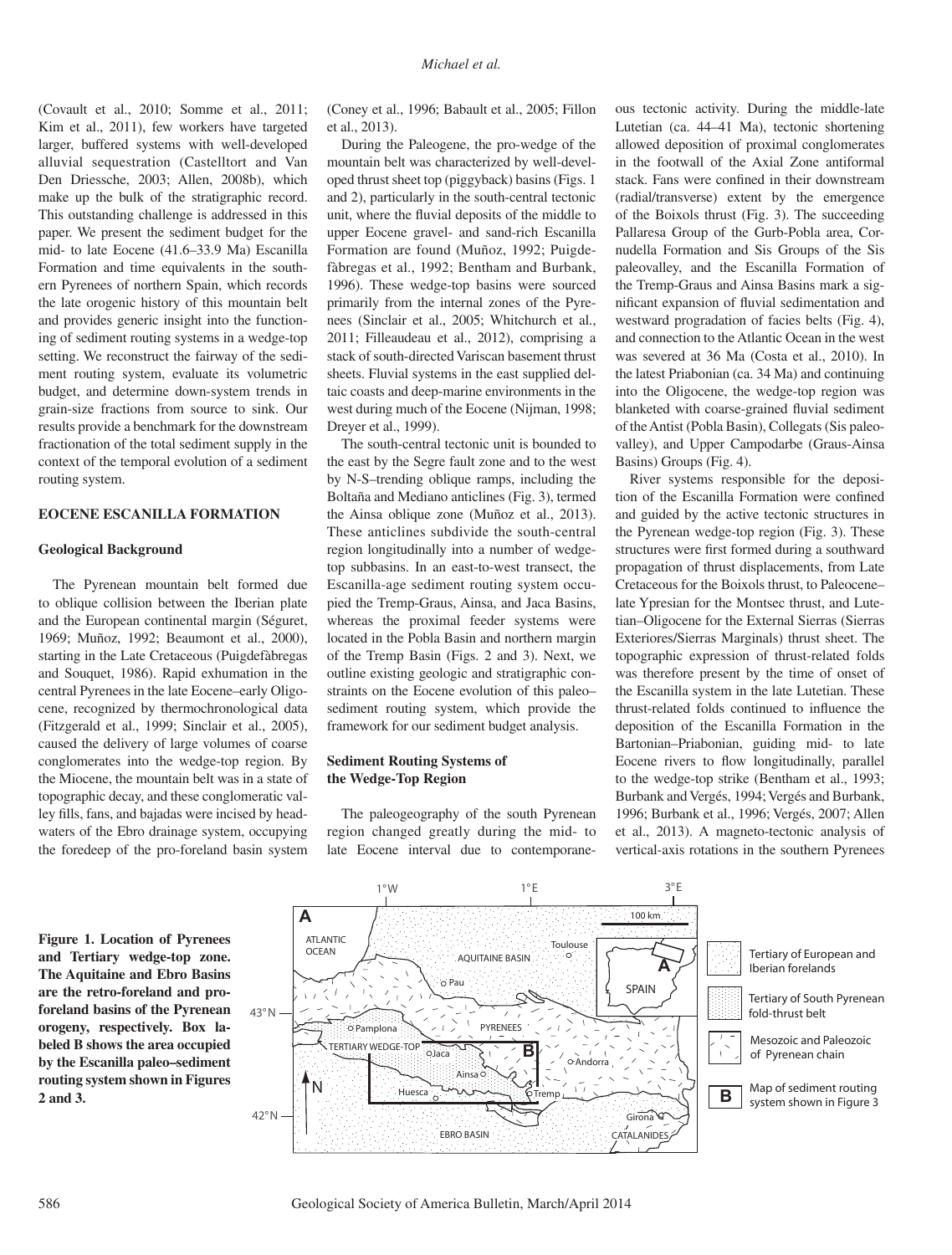

**Figure 2. Major sediment routing systems in the mid- to late Eocene of the south Pyrenean region and its foreland basin system. The Escanilla sediment routing system occupied a wedge-top position and involved the dispersal of**  sediment toward the west, confined by fold-and-thrust belt structures. The Ebro Basin was fed with sediment from **the eastern Pyrenees, the Catalanides, and the Iberian Range. Upper Eocene isopachs (in m) in the northeastern part of the Ebro Basin are from Sinclair et al. (2005). Sediment sources are from Colombo (1980), Allen et al. (1983), Burbank and Vergés (1994), López-Blanco et al. (2000), Ramos et al. (2002), Mellere (1993), Vergés (2007), Sáez et al. (2007), González-Bonorino et al. (2010), and Beamud et al. (2010).**

(Muñoz et al., 2013) showed the periods of activity of the various tectonic structures generating lateral compartments in the contractional wedge-top region. For example, the Mediano anticline started to grow at 48 Ma, and the Boltaña anticline began at 42.5 Ma (Muñoz et al., 2013). All of the lateral structures in the Ainsa oblique zone defining the western limit of the south-central tectonic unit were therefore active in the mid-Eocene by the time of the start of deposition of the Escanilla system.

Although there are substantial thicknesses of middle to upper Eocene sedimentary rocks in the Ebro Basin foredeep and in the fold-andthrust belt of the eastern Pyrenees (Burbank and Vergés, 1994; Vergés et al., 1995; Garcia-Castellanos et al., 2003; Sinclair et al., 2005), these basin fills were fed from different source regions in the eastern Pyrenees, Catalanides, and Iberian chain and therefore comprise separate, though coeval, sediment routing systems (Fig. 2). This observation is critical to the correct delimitation of the fairway of the Escanilla paleo–sediment routing system (Fig. 3) and to the calculation of a volumetric budget. Sediment delivery from the eastern Pyrenees was blocked from entering the south-central Pyrenean area by the frontal and oblique-lateral folds (Oliana anticline) of the Sierras Marginals thrust sheet.

The maximum length of the Escanilla sediment routing system was >200 km (Fig. 3), including proximal paleovalley and alluvial-fan conglomerates in the Pobla Basin, Gurb escarpment, and Sis area (Mellere and Marzo, 1992; Mellere, 1993; Vincent, 1993, 2001; Whittaker et al., 2011), braided-meandering fluvial/ lacustrine deposits in the Tremp-Graus Basin (Lascuarre and Viacamp areas), and braided to meandering channels of the Graus and eastern Ainsa Basins (Bentham and Burbank, 1996; Labourdette and Jones, 2007). The two main sediment sources produced a confluence located near Viacamp (Fig. 3), based on stratigraphic and provenance data (e.g., Vincent, 2001;

Michael et al., 2013). The sediments of the terrestrial segment are linked with time-equivalent deltaic, shallow-marine deposits of the Belsué-Atarés Formation of the western Ainsa Basin and deep-marine deposits of the Jaca Basin, represented by the uppermost Hecho Group turbidites and Arguis marls (Hogan and Burbank, 1996; Teixell, 1998; Costa et al., 2010). A subsidiary Pyrenean sediment source for the Jaca Basin compartment of the sediment routing system in the late Eocene is represented by the Santa Orasia fan (Fig. 3; Jolley, 1987).

#### **METHODS**

### **Summary**

The calculation of a sediment budget for the Escanilla paleo–sediment routing system requires the spatial and temporal connection of proximal alluvial fanglomerates with alluvial plain, coastal marine, and distal marine deposits.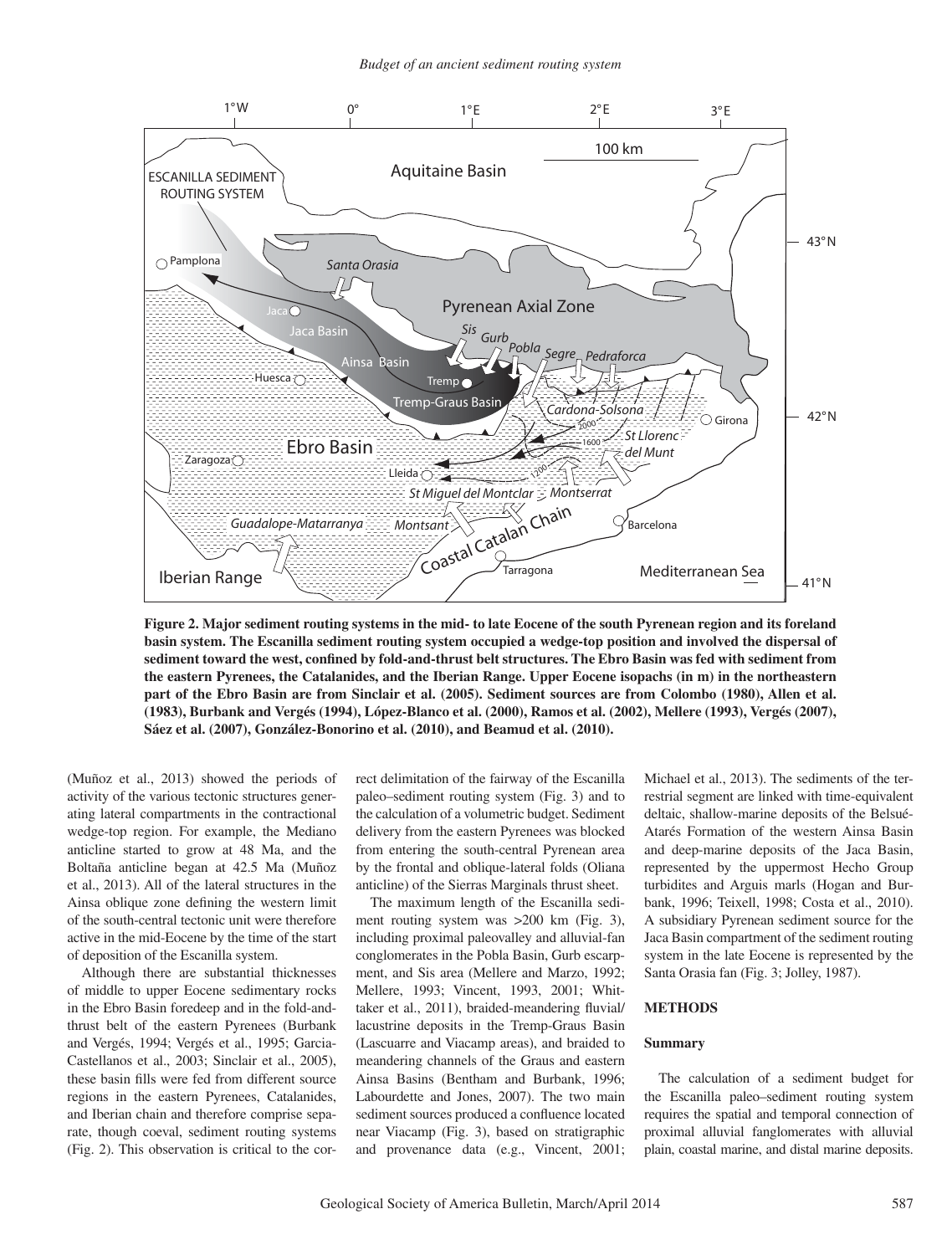

*Michael et al.*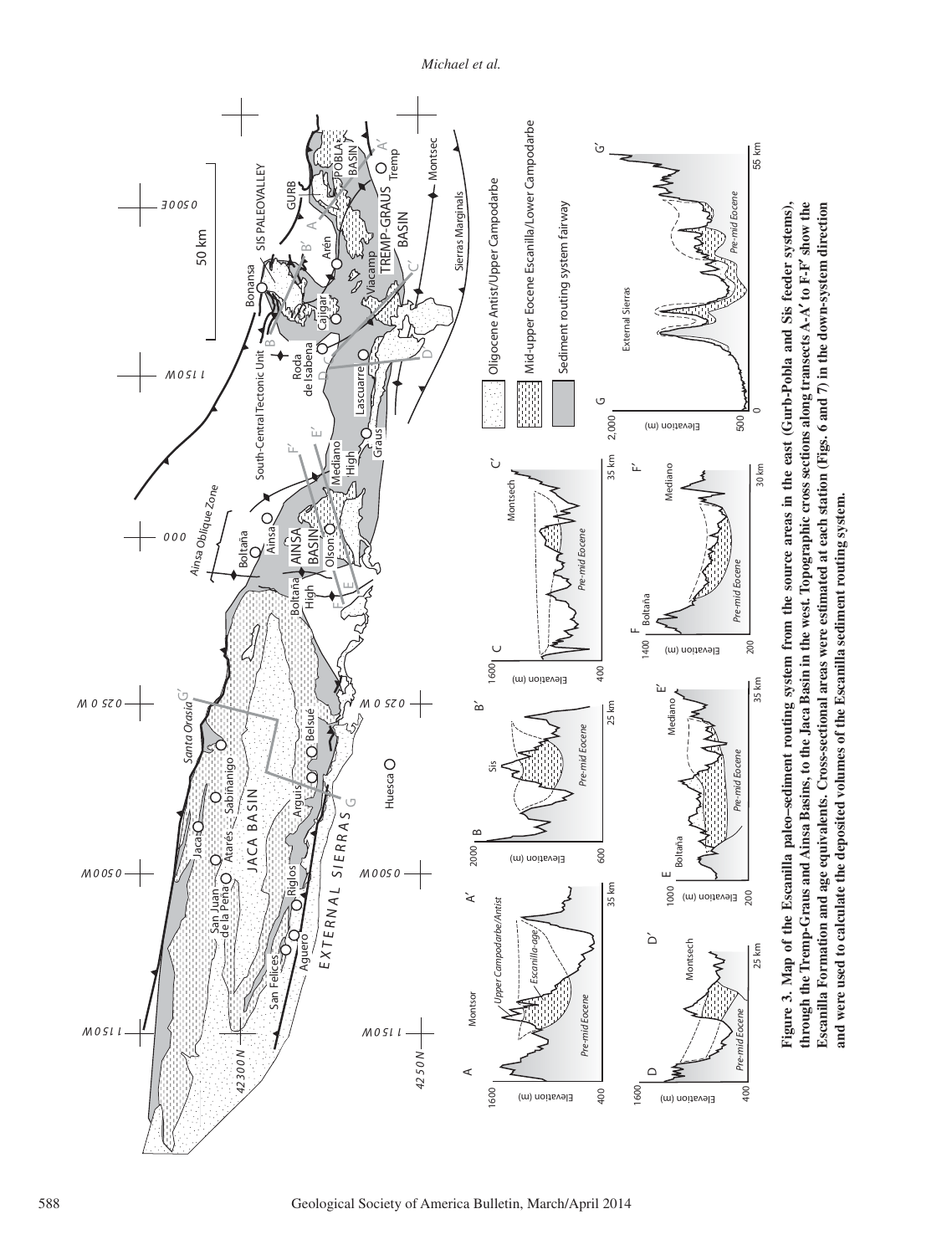

**Figure 4. Chronostratigraphic summary of the mid-Eocene to Oligocene of the south-central tectonic unit of the Pyrenean wedge-top region. Chronostratigraphic information was compiled by Beamud (2013) using sources in Bentham et al. (1992), Bentham and Burbank (1996), López-Blanco et al. (2003), and Mochales et al. (2012) using the time scale of Gradstein et al. (2004). SBZ—larger foraminifera shallow benthic zone; GPTS—global paleomagnetic time scale. Three time intervals within the Escanilla paleo–sediment routing system are from Michael (2013).**

Three time lines were identified (Table 1), spanning the late Lutetian to Priabonian (41.6– 33.9 Ma), based on existing biostratigraphic and paleomagnetic constraints (Figs. 4 and 5; Bentham et al., 1992; Holl and Anastasio, 1993; Hogan and Burbank, 1996; Bentham and Burbank, 1996; Beamud et al., 2003, 2010; Costa et al., 2010; Mochales et al., 2012; Rodríguez-Pintó et al., 2012; Beamud, 2013). The dynamic far-field linkage (teleconnection) of coeval deposits along the sediment routing system was established using published geological maps and sedimentary logs supplemented by our own sedimentological logging, paleoflow indicators, and provenance data (clast lithologies, U-Pb dating of detrital zircons, heavy minerals). Timeequivalent data from the Jaca Basin were derived using existing studies (Jolley, 1987; Hogan and Burbank, 1996; Teixell, 1998; Costa et al., 2010). The time lines identified are therefore based on biostratigraphic and magnetostratigraphic correlations, backed up by sedimentological and provenance changes, and are not equivalent to sequence stratigraphic surfaces.

The width of the routing system fairway was mapped from present-day basin width, corrected if necessary for postdepositional erosion of basin stratigraphy (Fig. 6). Measurements of sediment caliber were made at field sites along the trace of this fairway (Fig. 7) for each of the three time intervals. The percentages of gravel

(>2 mm), sand (<2 mm and >0.0625 mm), and finer than sand  $(<0.0625$  mm) fractions were calculated at each site by integrating numerous sedimentary logs. The sediment budget of the system was estimated using cross-sectional areas for each time slice derived from our own field observations and published field data (Bentham et al., 1993; Nijman, 1998; Vincent, 2001; Geological Survey of Catalunya and Instituto Geológico y Minero de España [IGME]; digital elevation models [ASTER Program, 2011]). A depositional profile of grain-size fractionation was created for each time interval (Figs. 8 and 9), and the grain-size mix of the entire sediment routing system was calculated by summing the grain-size fraction volumes for all stations.

Deposit volume for each time slice was derived by interpolating between cross-sectional areas at each field station and integrating over the downsystem direction. Chemical sediments (primarily carbonates) represent a very small portion of the total sediment volume and can be neglected in the analysis. Their very small volume is incorporated within the grain-size fraction for fines (finer than sand). However, in other cases where autochthonous chemical sedimentary rocks are a significant component of the paleo–sediment routing system, their volume should be estimated and removed from the particulate sediment budget.

Since the porosity of the sedimentary rocks comprising the paleo–sediment routing system is poorly constrained, we neglected this factor in calculating volumes. Consequently, quoted volumes include porosity and are overestimates of the solid volumes making up the three time intervals (Table 2). To incorporate the effects

| TABLE 1. THREE TIME INTERVAL SUBDIVISIONS OF THE |
|--------------------------------------------------|
| ESCANILLA PALEO-SEDIMENT ROUTING SYSTEM          |

| Time     |                      | Magnetozone (GPTS)                    | Age           | Duration |
|----------|----------------------|---------------------------------------|---------------|----------|
| interval | Stage                | Biozone (SBZ)                         | (Ma)          | (m.y.)   |
|          | Lutetian-Bartonian   | Base C19-mid C18<br>Mid SBZ 15-mid 17 | $41.6 - 39.1$ | 2.5      |
| 2        | Bartonian-Priabonian | Mid C18-end C17<br>Mid SBZ 17–18a     | $39.1 - 36.5$ | 2.6      |
| 3        | Priabonian-Rupelian  | Base C16-base C13r<br>SBZ 18a-end 20  | $36.5 - 33.9$ | 2.6      |

*Note:* Global paleomagnetic time scale (GPTS) magnetozones from Gradstein et al. (2004) and Gradstein and Ogg (2004). Larger foraminifera shallow benthic biozone (SBZ) calibration is from Costa et al. (2010) and Rodríguez-Pintó et al. (2012).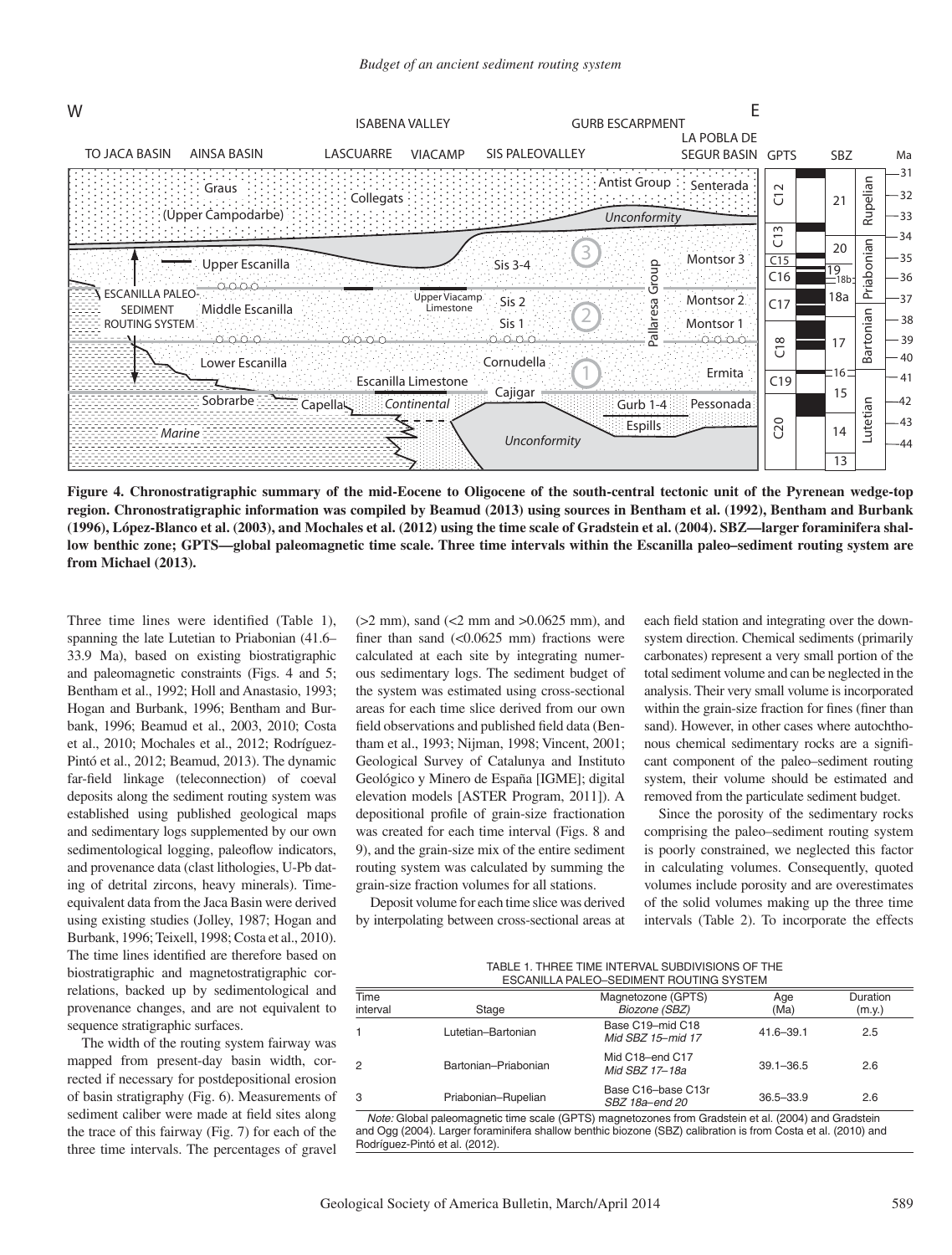

**Figure 5. Correlation scheme based on magnetostratigraphic data, sedimentological marker beds, and provenance signals (Michael, 2013). The stratigraphy is subdivided into three time intervals within a 7.7 m.y. duration of deposition of the Escanilla Formation. This correlation scheme is the framework for the calculation of sediment volumes and grain-size fractions of the Escanilla paleo–sediment routing system.**  Figure 5. Correlation scheme based on magnetostratigraphic data, sedimentological marker beds, and provenance signals (Michael, 2013). The stratigraphy is subdivided into three time intervals within a 7.7 m.y. duration of deposition of the Escanilla Formation. This correlation scheme is the framework for the calculation of sediment volumes and grain-size fractions of the Escanilla paleo-sediment routing system. GPTS-global paleomagnetic time scale. Red and blue curves are 11 and 9 point moving averages of grain size. **GPTS—global paleomagnetic time scale. Red and blue curves are 11 and 9 point moving averages of grain size.**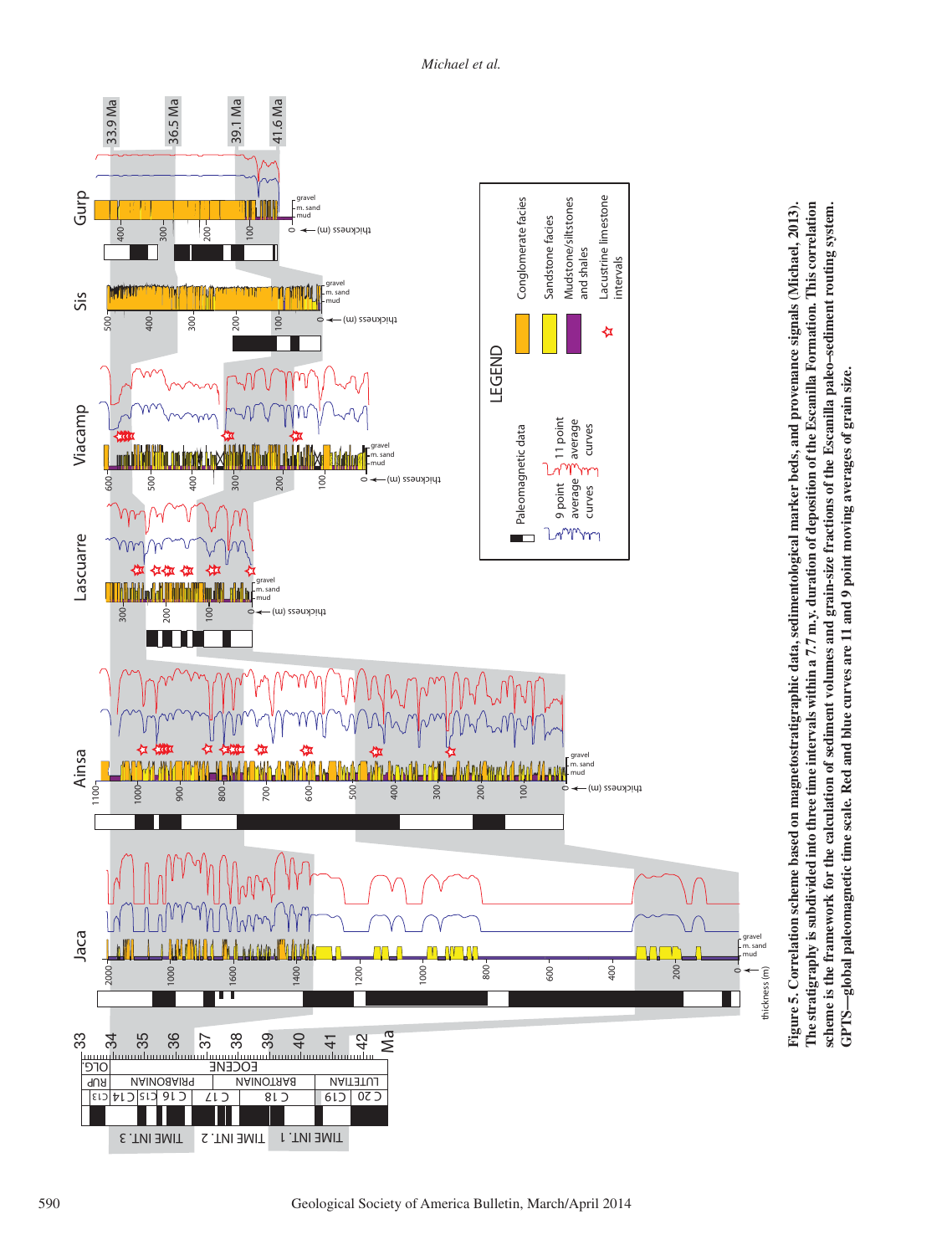

**Figure 6. Isosceles trapezium approximation for a cross section of the Escanilla sediment routing system, showing the impact of stratigraphic thickness**  $h_i$  **and the position of the station relative to the edge of the fairway** *w* **on the accuracy of the approximation. (A) The station is close to the edge of the fairway (***w* **is small), allowing a close approximation to an isosceles trapezium. (B–C) The station is far from the edge of the fairway, making greater errors in assessing cross-sectional area possible. In B, the deposit thickness** *h***L is large, whereas in C, it is small, with the same width of the lower and upper boundary of the paleo–sediment routing system (***a* **and** *b***, respectively).**



of porosity in the solid particulate budget, the bulk average porosity of the sedimentary rocks making up the paleo–sediment routing system is required. This information is not available for our study of the Escanilla system.

The sediment supply was estimated for each important tributary (Pobla/Gurb and Sis for time intervals 1 and 2) based on their relative contribution. During time interval 3 in the Jaca Basin, there was an additional important subsidiary source (Santa Orasia), which was taken into account in the calculations. To evaluate the sediment budget of the entire sediment routing system, it was divided into sinks of calculated depositional volume (Sis, Pobla/Gurb, Lascuarre/ Viacamp, Ainsa, and Jaca; orange boxes, Fig. 10), together with the connecting sediment fluxes, for each time interval (arrows, Fig. 10; full tabulated data are provided in supplementary material<sup>1</sup>). The ratio of the surface flux of sediment entering each sink compartment versus the deposited flux (both in  $km<sup>3</sup>/m.y$ .) in that sink compartment gives the bypass index.

**Figure 7. Stations along the sediment routing system fairway for measurement of sedimentary logs and calculation of grain-size fraction percentages. (A) Schematic view of the entire sediment routing system from source to sink, showing two main feeder systems in the northeast. Santa Orasia is shown as a contributor to the sediment routing system in the late Eocene (time interval 3). (B) Model of the sediment routing system showing locations of stations in the down-system direction (***x***). At each station, a cross-sectional area is estimated using an approximation of an isosceles trapezium. The fairway has a half-width of** *W***, and each station is located a distance**  *w* **from the edge of the fairway. The density of station locations is dependent on the distribution of outcropping stratigraphy of Escanilla age (Fig. 3).**

<sup>1</sup> GSA Data Repository item 2014076, (1) co-ordinates of stations along the sediment routing system, with information on cross-sectional geometry and grain-size fractions; (2) calculated surface sediment discharges and depositional fluxes broken down into grain-size fraction at 10 km steps along sediment routing system, is available at http://www.geosociety .org /pubs /ft2014 .htm or by request to editing@ geosociety .org.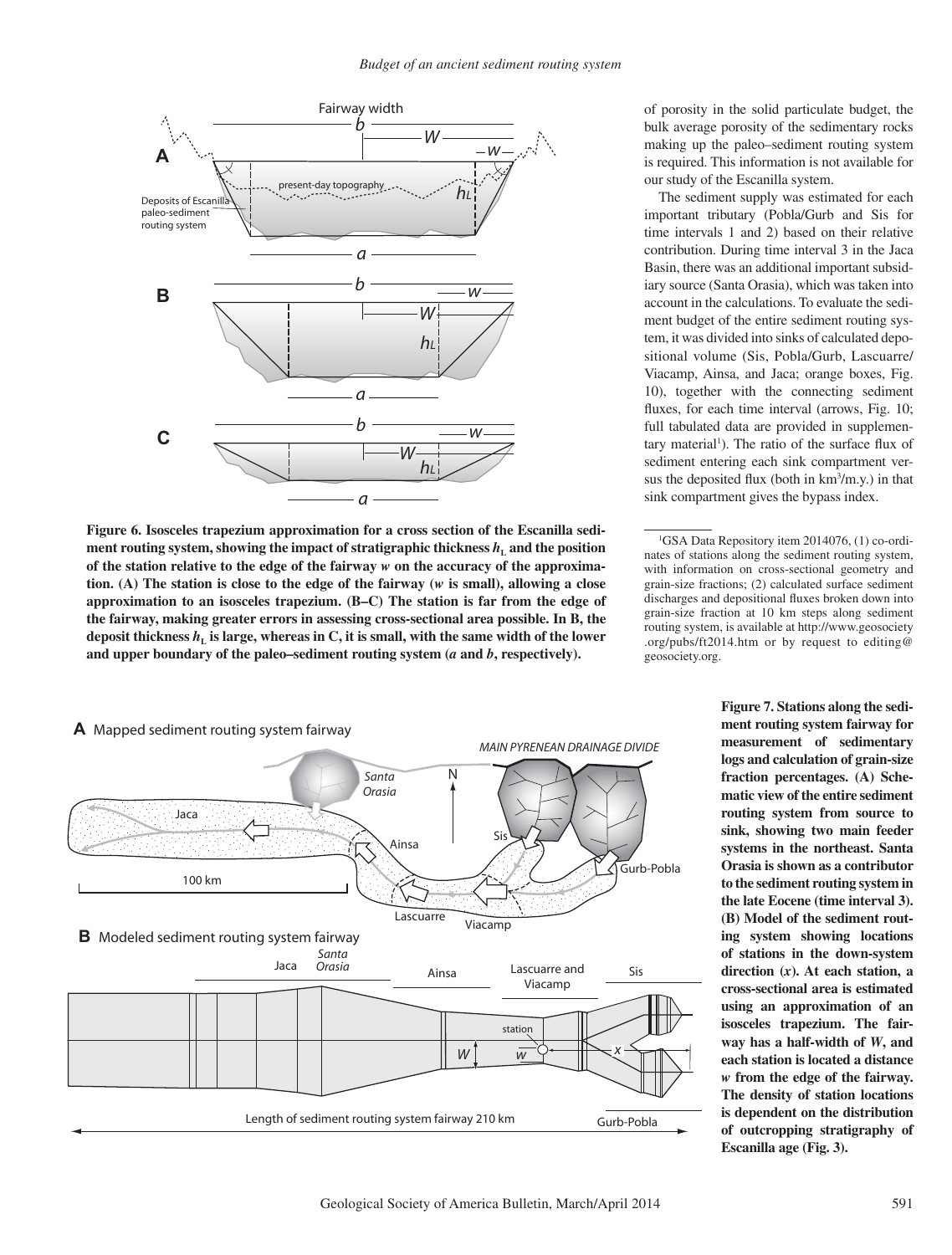

**Figure 8. Schematic diagram to illustrate generic aspects of sediment routing systems.**  A sediment supply  $Q_s$  is composed of grain-size fractions of gravel,  $F_s$ , sand,  $F_s$ , and finer than sand,  $F_f$ . In the depositional realm, tectonic subsidence provides space for long-tem deposition, which causes some of the surface flux of sediment to be selectively extracted to build stratigraphy  $(Q_d)$ . The bypass index at any value of the down-system distance  $x$  is the surface flux divided by the depositional flux. Selective deposition causes a distinctive pattern of downstream fining (not shown). (A) A uniform spatial distribution of tectonic subsidence causes  $Q_d$  to be everywhere constant, but the surface flux is progressively depleted, leading to down-system exhaustion of first gravel, then sand, and eventually fines. **(B)** A more complex pattern of tectonic subsidence causes a down-system variation in  $Q_d$ **and a shift in the position of the gravel front and sand front. For simplicity, the total depositional length, the sediment supply, and the initial size variation in the supply are assumed to be constant.**

Further details on the methods used, especially the justification of the recognition of the three time intervals of the Escanilla system, are provided in supplementary material (see footnote 1). A summary of the methods used for down-system correlation of time intervals within the Escanilla system, the mapping of the fairway, and the likely errors involved is provided next.

### **Correlation of Time Intervals**

Correlation between localities (Figs. 4 and 5) is based on regional paleomagnetic studies undertaken by Hogan and Burbank (1996) and Costa et al. (2010) in the Jaca Basin, Bentham and Burbank (1996) in the Ainsa and Tremp Basins, and Beamud et al. (2003, 2010) in the proximal paleovalleys and feeder systems of Sis and Gurb. We constructed a correlation panel along the depositional fairway of the sediment routing system and subdivided the stratigraphy into three time intervals representing 41.6–39.1 Ma, 39.1–36.5 Ma, and 36.5–33.9 Ma (Figs. 4 and 5).

Sedimentary graphic logs were constructed from measured sections: Bed thickness, lithology, grain size, sedimentary structures, conglomeratic clast lithology, paleocurrent directions, dip, and dip direction were recorded. The typical resolution of logging was 1 cm to 1 m, since the objective was to capture broad facies relationships, grain size, and facies abundance in the stratigraphic sections in a >200-km-long paleo–sediment routing system. Between three and seven sections were logged in each of five areas—Sis, Gurb, Viacamp, Lascuarre, and Ainsa. These areas can be confidently linked within the sediment routing system based on provenance results from samples collected and field observations, combined with previously published results. Detrital samples were analyzed for apatite fission track (AFT), U/Pb dating of zircons, heavy mineral analysis, inventories of clast lithologies, and paleocurrent data. These data are tabulated in Michael (2013). For the Sis area and the Ainsa and Jaca Basins, detailed sedimentological logs were available from Vincent (1993, 2001), Bentham (1992), Jolley (1987), and Hogan and Burbank (1996).

## **Mapping of the Sediment Routing System Fairway**

The fairway shows the spatial distribution of the predominantly erosional, transportational, and depositional zones of the sediment routing system. It is based on existing geological maps (Instituto Cartográfico de Cataluña, IGME), Puigdefàbregas (1975), Vincent (2001), Bentham et al. (1993), Labourdette and Jones (2007), Cuevas-Gonzalo (1983), Advanced Spaceborne Thermal Emission and Reflection Radiometer (ASTER) digital elevation models, our own geological field observations, and subsurface data acquired from IGME. Data were collected for the following parameters (Figs. 6 and 7):

- *x* (m) Down-system distance from the point source of sediment (apex of fan)
- *W* (m) Half-width of fairway at a given station
- *w* (m) Orthogonal distance of log locality from nearest edge of sediment routing system fairway
- $h_i$ (m) Thickness of the time interval ( $i = 1-3$ ) at the station
- *F<sub>g</sub>* Percentage (fraction) of conglomerate in sedimentary log at a station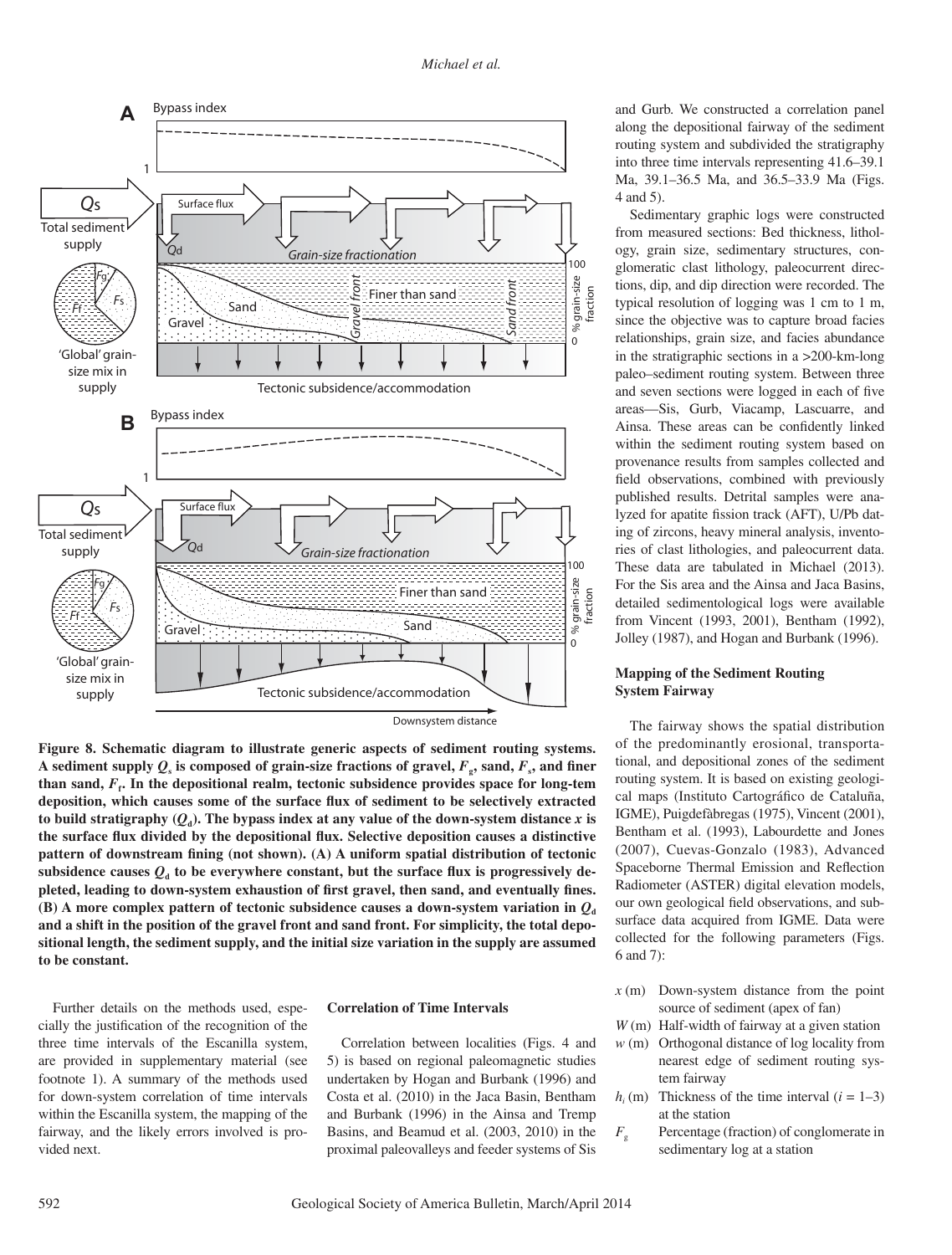

Figure 9. Grain-size fractions of gravel, sand, and finer than sand in percent (%) against down-system distance from the depositional apex **for the Escanilla sediment routing system for (A) time interval 1, (B) time interval 2, and (C) time interval 3. The right-hand bar shows the**  overall grain-size fractions released to the system as a proportion of the total sediment volume for that time interval.  $Q_d$  is depositional flux **in km3 /m.y. The "global" grain-size mix released from Pyrenean catchments during the mid- to late Eocene, based on the grain-size frac**tions measured in the Escanilla paleo–sediment routing system for intervals 1, 2, and 3 combined, is 9% gravel, 24% sand, and 67% finer **than sand.**

- $F<sub>s</sub>$  Percentage (fraction) of sandstone at a station
- $F<sub>f</sub>$ Percentage (fraction) of fines (finer than sand and limestones) at a station

Cross-sectional areas were calculated using simplified geometric shapes (e.g., triangle, rectangle, isosceles trapezium) and subdivided according to area occupied by each size fraction  $(F_g, F_s, F_f)$ . Interpolation between localities allowed depositional volumes subdivided by size fraction to be estimated in the downsystem direction. The results presented here are based on the isosceles trapezium approximation (Fig. 6), which is believed to be the closest geometrical shape to the Escanilla Formation and age equivalents and is easily implemented (see supplementary material [footnote 1]).

The percentage of a grain-size fraction making up the stratigraphy as a function of downsystem distance (Fig. 9) shows the overall downstream fining over the 210 km length of the

paleo–sediment routing system. The total volumes occupied by each grain-size fraction give the total sediment grain-size mix and the total volume of sediment released by upstream catchments (Figs. 8 and 9). Since sediment cascades from source to sink, the volumetric profiles also make possible the estimation of the depositional fluxes at each station and the remaining surface flux. In this way, the transfer of surface sediment fluxes from station to station or from sink compartment to down-system compartment becomes evident (Figs. 10 and 11).

## **Errors**

A summary of possible sources of error is given in Table 2. The parameters in the input data that involve the least amount of error are parameters  $x$  and  $h_i$ . The horizontal distance from the point source *x* was measured using ArcGIS (ESRI). Stations were located by global positioning system (GPS) using a Garmin Oregon 550 with a centimeter to meter accuracy, representing negligible error. The thickness derived from sedimentary logs for each time slice,  $h_i$ , also carries little error. Most sedimentary logs were constructed with meter-by-meter accuracy at the coarsest resolution, translating to a few meters error per 100 m of section in worst cases, which propagates linearly to the volumetric calculations. We estimate a maximum of 3% error in volume calculations.

Errors in volumetric calculations derive principally from the mapping of the fairway. In the Tremp and Ainsa Basins, the fairway was delimited confidently, since the system was structurally confined by the Montsec, Boixols, Turbon, Mediano, and Boltaña structural culminations. An error of 1000 m on either side of the boundary of the fairway is estimated, equating to an allowable 2 km of error in delimiting the boundary of the system. This is an error of ~5% in volume calculations. In the Jaca Basin, however, the limits of the fairway are more speculative.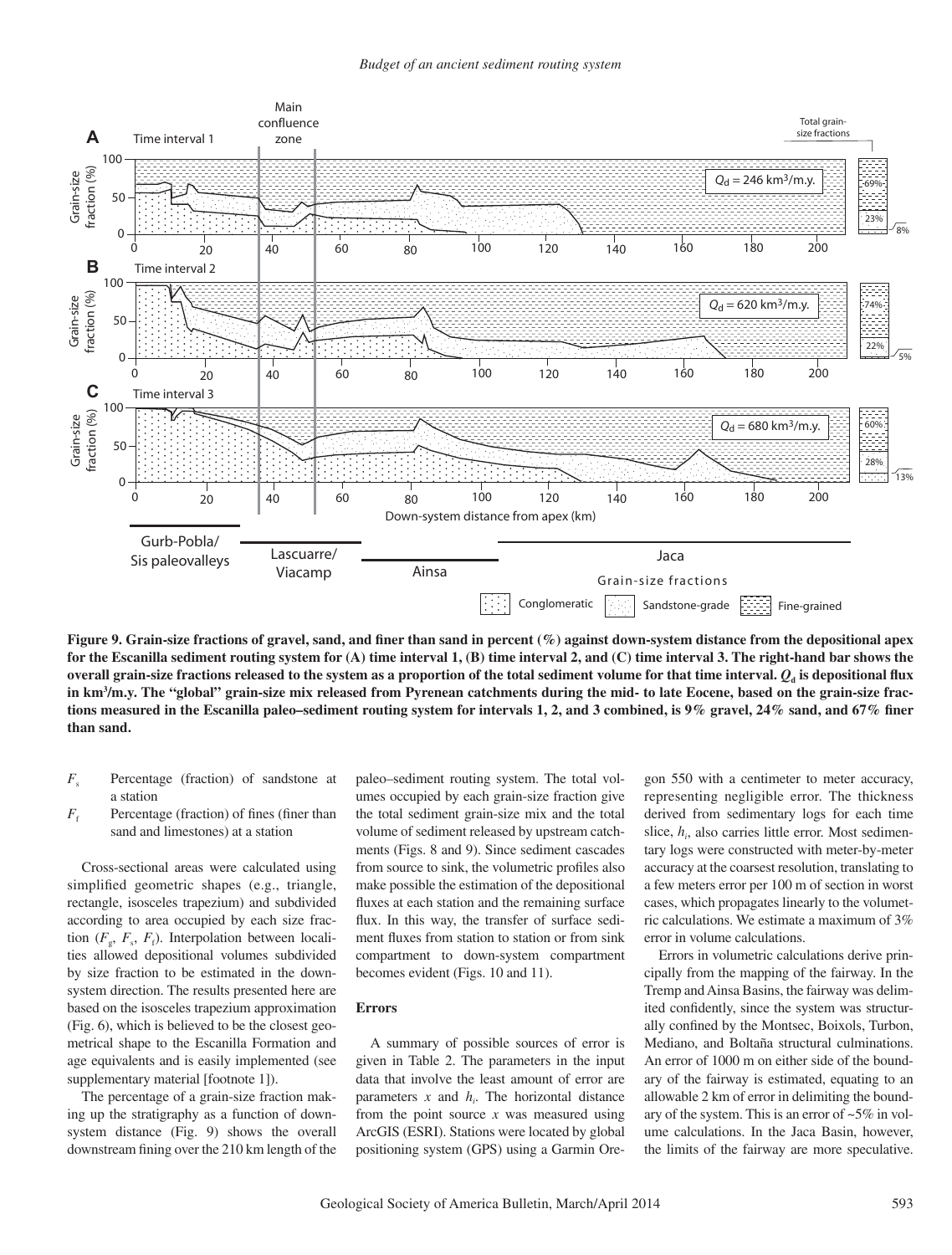Figure 10. Summary of sediment fluxes (purple arrows) and depositional fluxes (red **boxes) for the Escanilla sediment routing system. Arrows and boxes are sized proportionally to the magnitude of the discharge**  (km<sup>3</sup>/m.y.) and volumetric depositional flux (km<sup>3</sup>/m.y.). Sectors for fluxes and sinks are **(1) Gurb/Pobla system; (2) Sis paleovalley; (3) Lascuarre and Viacamp; (4) Ainsa Basin; (5) inner Jaca Basin, (for time interval 3 only); and (6) outer Jaca Basin. Histograms show grain-size fractionation for each compartment of the sediment routing system in**  terms of the depositional flux in km<sup>3</sup>/m.y.

Estimates of fairway width (or half width, *W* ) are based on structural cross sections and palinspastic reconstructions from Jolley (1987), Teixell (1998), and Turner (1992), leading to a value of 4000 m in the possible error in delimiting the fairway boundaries, or ~10% error in volume calculations.

Further errors derive from the isosceles trapezoid approximation for cross-sectional area (Fig. 6). Based on seismic and structural cross sections, this shape provides a good representation of the subsurface shape of the stratigraphic fill. Errors originate from the calculation of the basal width of the cross section *a*, and they become greater with the thickness of the time interval  $h_i$  and with the distance of the station relative to the boundary of the fairway, *w* (further discussion in supplementary material [see footnote 1]). Errors in the isosceles trapezoid approximation are likely to cause underestimations of cross-sectional areas, but they are unsystematic and difficult to quantify without precise subsurface imagery.

The chronology used is principally based on paleomagnetic zonation (Bentham et al., 1992; Beamud et al., 2003, 2010; Mochales et al., 2012; Rodríguez-Pintó et al., 2012) calibrated to the global paleomagnetic time scale (Gradstein et al., 2004). Periods of normal and reversed polarity within a paleomagnetic zone range from  $<$ 10<sup>5</sup> yr to 1 m.y. The worst case error is therefore  $\pm 0.5$  m.y. in terms of age assignment.

What is the ideal time duration for subdivision of the paleo–sediment routing system? (1) The time intervals should be short enough to reflect genuine changes in the functioning of the system under external forcing and internal dynamics; (2) the time intervals should be long enough to permit basinwide correlation and an averaging of facies and grain-size characteristics; (3) the time intervals should be long enough that lower and upper boundaries do not fall within a single chronological zone. Since





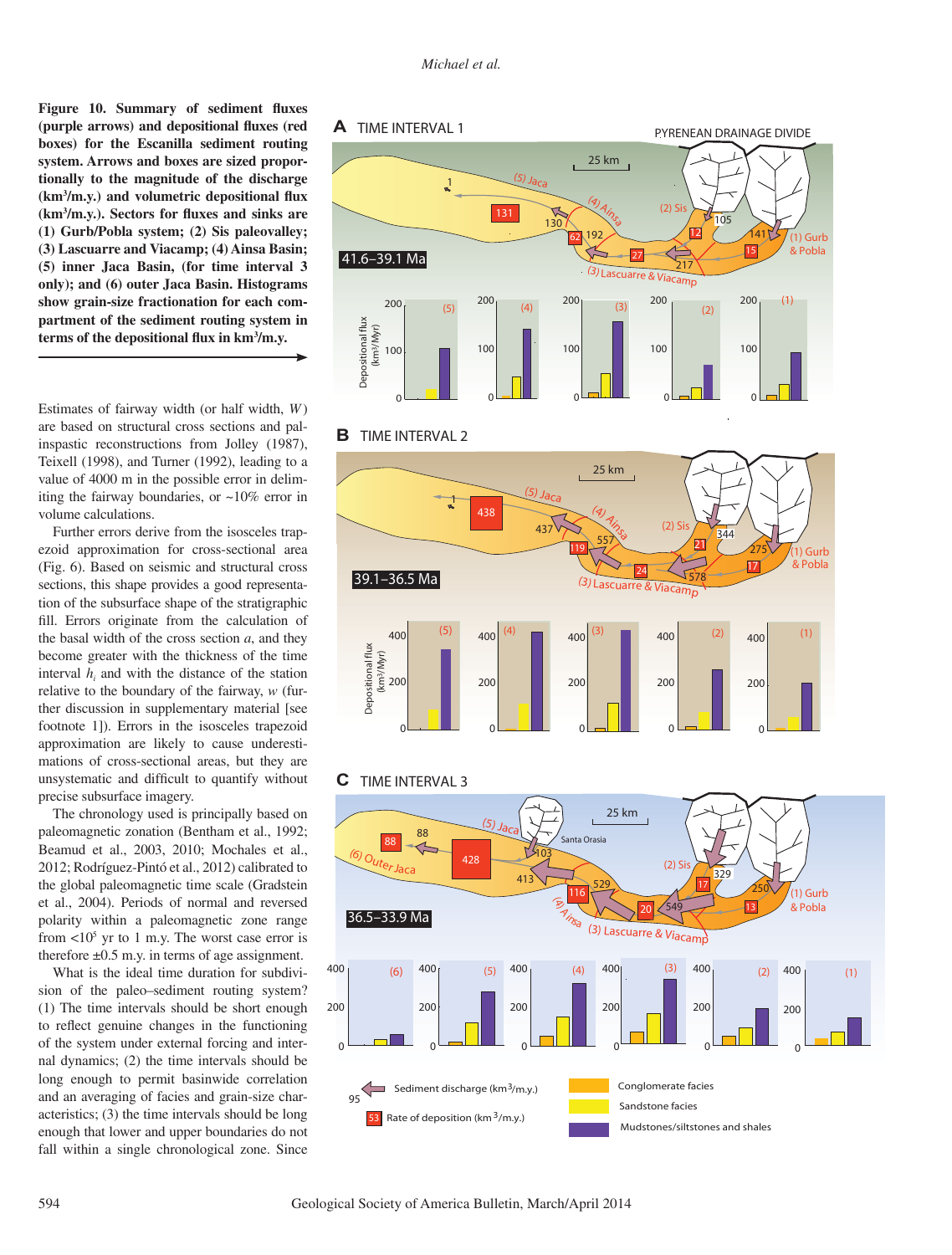| Source of error                            | Estimate                                                                                                            | <b>Notes</b>                                                                                                                       |  |
|--------------------------------------------|---------------------------------------------------------------------------------------------------------------------|------------------------------------------------------------------------------------------------------------------------------------|--|
| <b>Bulk porosity</b>                       | <10% overestimate of total volume                                                                                   | Depends on lithology and maximum depth of burial                                                                                   |  |
| Chemical sedimentary rocks                 | <2% overestimate of fine fraction and total sediment<br>volume                                                      | Three-dimensional extent of carbonates is unknown;<br>estimate is based on abundance of carbonate beds in<br>sedimentological logs |  |
| Horizontal coordinate x                    | Negligible                                                                                                          |                                                                                                                                    |  |
| Vertical thickness h                       | $\pm 3\%$ in volume calculations                                                                                    | Most uncertainty in time interval 3                                                                                                |  |
| Mapping of sediment routing system fairway | 5%-10% in volume calculations, most likely underestimate                                                            | 5% in Pobla-Tremp-Graus-Ainsa Basins, 10% in Jaca Basin                                                                            |  |
| Cross-sectional areas                      | Unknown, but underestimate of total volumes                                                                         | Derives from isosceles trapezium approximation                                                                                     |  |
| Magnetochronology                          | Worst case $\pm$ 15% in volume calculations for total sediment<br>volume of Escanilla paleo-sediment routing system | Up to $\pm 0.5$ m.y. uncertainty in age assignments                                                                                |  |
|                                            | Note: Some errors lead to underestimates, while others lead to overestimates of sediment volumes.                   |                                                                                                                                    |  |

catchment-fan systems appear to respond to step changes in drivers over periods of ~1 m.y. (Densmore et al., 2007; Armitage et al., 2011), the duration of magnetozones ranges up to 1 m.y., and the time scale for statistical averaging of sediment properties is  $>10<sup>4</sup>$  yr (Duller et al., 2010), a minimum time duration for "slicing" of the sedimentary rocks of the sediment routing system is of the order of a million years. The three time intervals recognized in the Escanilla paleo–sediment routing system are 2.5–2.6 m.y. in duration. A higher-resolution slicing may be possible in cases of very high-quality chronology. It is worth noting that the time intervals are similar to the typical duration of depositional sequences.

#### **RESULTS**

For each time interval, the total cumulative volume in the downstream direction and its breakdown into grain-size fractions illustrate both the grain-size mix of the sediment supply and the depositional dynamics of the sediment routing system. Total depositional volume per million years increased throughout the study period from  $246 \pm 20$  km<sup>3</sup>/m.y. in time interval 1 (41.6–39.1 Ma) to  $682 \pm 61$  km<sup>3</sup>/m.y. (713) km3 /m.y. when corrected) in time interval 3 (36.5–33.9 Ma; Figs. 9 and 10). The total volumetric fraction of conglomerate, sand, and fines (finer than sand) released from the Pyrenees can be reconstructed as 8%, 23%, and 69%, respectively, for time interval 1 (Fig. 10A; Table 3). The proportion of fines increased in time interval 2 (5%, 22%, and 73%; Fig. 10B). In time interval 3, considerably more conglomerate and sand were released from the mountain belt, giving a volumetric fraction of conglomerate, sand, and fines of 13%, 27%, and 60% (Fig. 10C). These numbers are significant for two reasons: (1) They give a unique insight into the typical range of time-integrated grain-size distributions of sediment eroded from actively deforming mountain belts, and (2) they show that the vari**Figure 11. The bypass index for the three time intervals of the Escanilla system in the downsystem direction. The bypass index is the ratio of the incom**ing surface sediment flux for **a basin compartment to the**  depositional flux in that com**partment. In all time intervals, there is a similar down-system trend in bypass and a secular increase in the amount of bypass for each basin compartment.**



| TABLE 3. SUMMARY OF TOTAL SEDIMENT VOLUMES FOR TIME INTERVALS |  |
|---------------------------------------------------------------|--|
| 1 TO 3 AND VOLUMETRIC FRACTIONS OF GRAVEL. SAND, AND FINES    |  |

|          |                         | Volumetric fraction | Volumetric fraction | Volumetric fraction |
|----------|-------------------------|---------------------|---------------------|---------------------|
|          | <b>Total volumes</b>    | gravel              | sand                | fines               |
| Interval | (km <sup>3</sup> /m.v.) | (%)                 | $(\% )$             | (%)                 |
|          | $246 \pm 20$            |                     | 23                  | 69                  |
|          | $620 \pm 48$            |                     | 22                  | 73                  |
| $3*$     | $682* \pm 61$           |                     | 27                  | 60                  |

*Note:* Uncertainties are given for total sediment volumes per m.y. Volumes are uncompensated for porosity. \*The total volume for time interval 3 does not take into account the recycling of some of this interval by erosion at the sub-Oligocene unconformity. A volume of ~80 km<sup>3</sup> was removed by erosion, based on the area affected and the thickness of time interval 3 sedimentary rock thought to have been removed. The corrected total volume for time interval 3 is therefore approximately 713 when expressed in km<sup>3</sup>/m.y.

ability in total sediment volume released from catchments is not necessarily coupled with the sediment caliber exported from the mountain chain (Whittaker et al., 2011).

Reconstructions of depositional volumes and fluxes suggest that in time interval 1,  $116 \pm 9$ km3 /m.y. of sediment supplied to the Escanilla routing system was deposited on the terrestrial wedge top (depositional zones 1–4; Figs. 9A and 10A), whereas  $130 \pm 11$  km<sup>3</sup>/m.y. bypassed the terrestrial sector and entered the Jaca Basin, representing slightly above 50% of the total initial sediment discharge. Conglomerate was preferentially deposited in the tectonically generated accommodation of the terrestrial sector, leading to a steady decrease in stratigraphic conglomerate fraction, from >50% near the apex of

the depositional system to <5% at the terrestrialmarine boundary. Of the  $130 \pm 11$  km<sup>3</sup>/m.y. of sediment supplied to the terminal phase of the Hecho Group turbidite system in the Jaca Basin,  $17\%$  was sand, and  $83\%$  was finer than sand. Comparison with the input grain-size distribution therefore shows that preferential extraction of gravel in the terrestrial sector of the routing system left a grain-size distribution that was relatively depleted in gravel and sand, but enriched in fines.

In time interval 2, a flux of  $437 \pm 34$  km<sup>3</sup>/m.y. of sediment was exported to the Jaca Basin, from a total sediment supply of  $\sim 620 \pm 48$  km<sup>3</sup>/m.y., a tripling of the starting flux relative to time interval 1. The terrestrial sector of the Escanilla system was strongly oversupplied with sedi-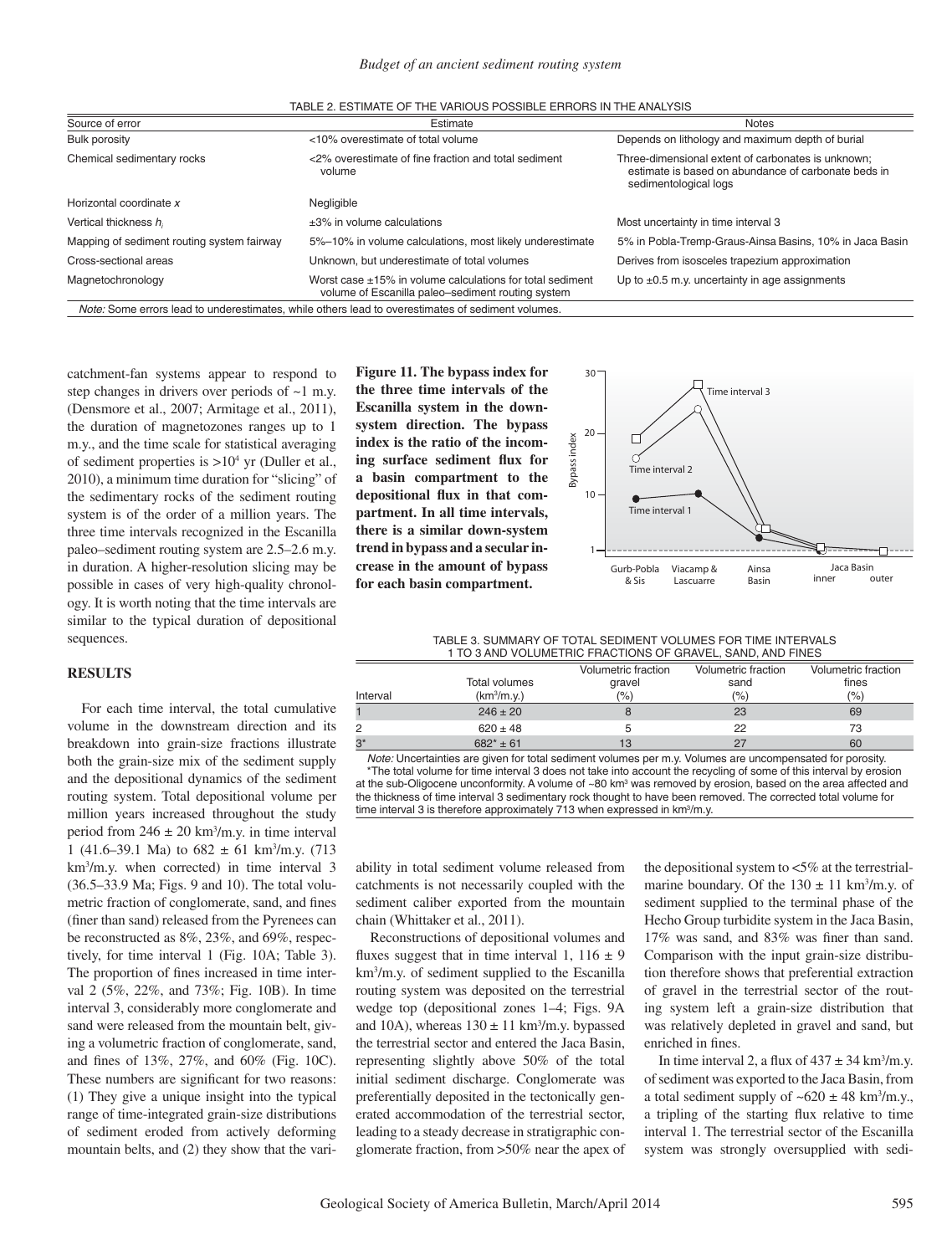ment (Fig. 10B). Coarse gravel was extracted from surface fluxes to build stratigraphy with fractions of gravel of >90% in the proximal part of the routing system (Fig. 9B). This is particularly striking because the fraction of gravel in the supply was only 5%, and this underlines the fact that effective prediction of stratigraphy requires coupled constraints on both sediment volume and grain size in the supply, as emphasized by Duller et al. (2010) and Armitage et al. (2011). The fraction of conglomerate preserved as stratigraphy fell to <20% in the Viacamp-Lascuarre area 40 km down-system, but it subsequently increased, along with the sand fraction, downstream of the confluence zone. The percentage of gravel (and sand) in stratigraphy may therefore increase down-system as a result of the resetting effect of a major confluence, and additionally by an increase in bypass in the sector downstream of the confluence. Nevertheless, compared to the input grain-size distribution, preferential extraction of gravel in the terrestrial part of the sediment routing system again left the grain-size distribution supplied to the proximal Jaca Basin relatively depleted in gravel, but with an increase in fines compared to the initial input grain size. Of the  $437 \pm 34$  km<sup>3</sup>/m.y. of sediment supplied to the Jaca Basin, 20% was sand, and 80% was finer than sand.

In time interval 3, the total sediment supply to the Escanilla system was at least (see \* in footnote to Table 3)  $682 \pm 61$  km<sup>3</sup>/m.y., of which >75% was deposited in the Jaca Basin (Fig. 10C). This total sediment volume is an underestimate due to erosion at the base Oligocene boundary, which would have recycled a volume from time interval 3 into the overlying Antist–Collegats–Upper Campodarbe Group. Sediment supply from Gurb and Sis sources remained almost the same as in time interval 2, but there was a significant supply of sediment from the evolving western Pyrenees via the Santa Orasia tributary. The major increase in the flux of bypassed sediment to this western depocenter is supported by the rapid transition from marine to fluvial environments in the Jaca Basin by time interval 3 (Hogan and Burbank, 1996; Teixell, 1998; Costa et al., 2010). This increase in sediment supply was also accompanied by a significant coarsening in the input grain-size distribution (Fig. 9C), which left stratigraphy enriched in conglomerate and sandstone across the terrestrial sectors of the sediment routing system. Depositional volumes on the wedge top were a factor of >2 larger than during time interval 1, indicating increased accommodation generation but nevertheless continued, strong, sediment overfilling of the terrestrial sector.

The bypass index is calculated as the ratio of the incoming surface sediment flux to the

depositional flux in a given basin compartment (Gurb-Pobla and Sis proximal regions, Lascuarre and Viacamp, Ainsa, inner Jaca and outer Jaca). If all of the incoming sediment is deposited in that compartment, the bypass ratio is 1. The ratio varies only slightly between the three time intervals (Fig. 11). In the combined Gurb-Pobla and Sis proximal region, the bypass ratio changes from 9 in time interval 1 to 16 in time interval 2, and 19 in time interval 3, indicating an increasingly strong insufficiency of accommodation space over time. In the fluvial Viacamp-Lascuarre compartment, the bypass index changes from 10 to 24 to 27 from time interval 1 to 2 to 3, showing the same temporal trend, and very strong bypassing of this part of the paleo–sediment routing system. The eastern Ainsa Basin was the location of the coastline during the latest Lutetian and Bartonian. Bypass indices drop to values of 3, 5, and 5 for time  $intervals 1, 2, and 3, indicating a significant$ increase in accommodation in this region. The remaining sediment supply was exhausted by deposition in the Jaca Basin. In time intervals 1 and 2, bypass indices fall to  $\sim$ 1 in the inner (eastern) Jaca Basin, rising to 1.2 in time interval 3. In time interval 3, the remaining sediment was deposited in the outer Jaca Basin.

## **DISCUSSION**

The dynamics of the Escanilla source-tosink system are illuminated by an evaluation of the long-term volumetric sediment budget and connecting fluxes. Knowledge of this budget allows the evolution of the Pyrenees and its pro-foreland basin systems to be better understood. For example, bedrock thermochronometric data (Fitzgerald et al., 1999; Gibson et al., 2007; Whitchurch et al., 2011; Filleaudeau et al., 2012) suggest an increase in erosion rate in Pyrenean mountain catchments, from ~0.25– 0.30 mm/yr in the mid-Eocene to >1 mm/yr in the latest Eocene–Oligocene, leading eventually to the formation of extensive gravel sheets of the Oligocene Collegats-Antist units, which draped and buried the previously active tectonic structures of the wedge-top zone (Coney et al., 1996; Babault et al., 2005; Fillon and van der Beek, 2012). This temporal increase in the sediment released from Pyrenean mountain catchments (Figs. 9 and 10) is recognized in our sediment budget calculations but commences during time interval 2 (36.5–39.1 Ma) in the late Bartonian– early Priabonian. This increase in sediment supply resulted in a chain of events: (1) an increase in conglomerate fraction in the terrestrial segment of the sediment routing system, (2) a westward progradation of the shoreline along the strike of wedge-top structures, (3) much-

increased export of sediment to the deep-marine and later fluvial distal depocenters in the west, causing the eventual terrestrialization of the Jaca Basin, and (4) a temporal increase in the bypass index.

A comparison of the sediment budget among three time intervals over the mid- to late Eocene reveals an overall progressive increase in the sediment (including porosity) supplied to the fold-and-thrust belt, from  $\sim$ 250 km<sup>3</sup>/m.y. to  $\sim$  620 km<sup>3</sup>/m.y. to greater than 680 km<sup>3</sup>/m.y. (713) km3 /m.y. corrected for localized erosional truncation). It is speculative whether this resulted from an expansion of catchments toward the main drainage divide of the paleo-Pyrenees or from an increase in erosion rate in the source regions (Allen et al., 2013). Deciphering the relative roles of tectonic shortening and climate change in driving this increasing sediment budget is a goal of future research.

The integrated grain-size fractions, and the downstream partitioning of grain size also vary among the three time intervals. Whereas the sediment supply during time interval 1 consisted of 8% gravel,  $23\%$  sand, and 69% fines, time interval 2 saw a reduction of gravel (5%) and increase in fines  $(74\%)$ , and in time interval 3, 13% gravel,  $27\%$  sand, and  $60\%$  fines were exported from the upland catchments. The grain-size mix supplied from upland catchments is controlled by bedrock lithology, climate, and vegetation, but also by the transient landscape response to tectonic perturbations (Whittaker et al., 2010). It is noteworthy that the changes in the grain-size mix over time are not simply a reflection of the magnitude of the sediment supply, since an increase in supply in time interval 2 is accompanied by a percentage decrease in the release of gravel, whereas a continuing increase in supply in time interval 3 is accompanied by an increase in the proportion of gravel. The variance of grain size in the supply is important in controlling down-system trends in grain-size fining in stratigraphy (Fedele and Paola, 2007; Duller et al., 2010; Michael et al., 2013) and depositional facies and geometries (Strong et al., 2005). The "global" grain-size mix over the 7.7 m.y. duration of the three time intervals in the mid- to late Eocene is 8.8% gravel, 24.5% sand, and 66.7% finer than sand. This "global" figure provides a useful reference that may be applicable to other orogen-foreland basin systems and is a starting point for generic numerical approaches to sediment dispersal.

The generic value of the Escanilla study derives initially from the methodology used to link depositional sinks with erosive source regions in a complex geological context, which requires the use of multiple provenance tools, bedrock and detrital thermochronology, bio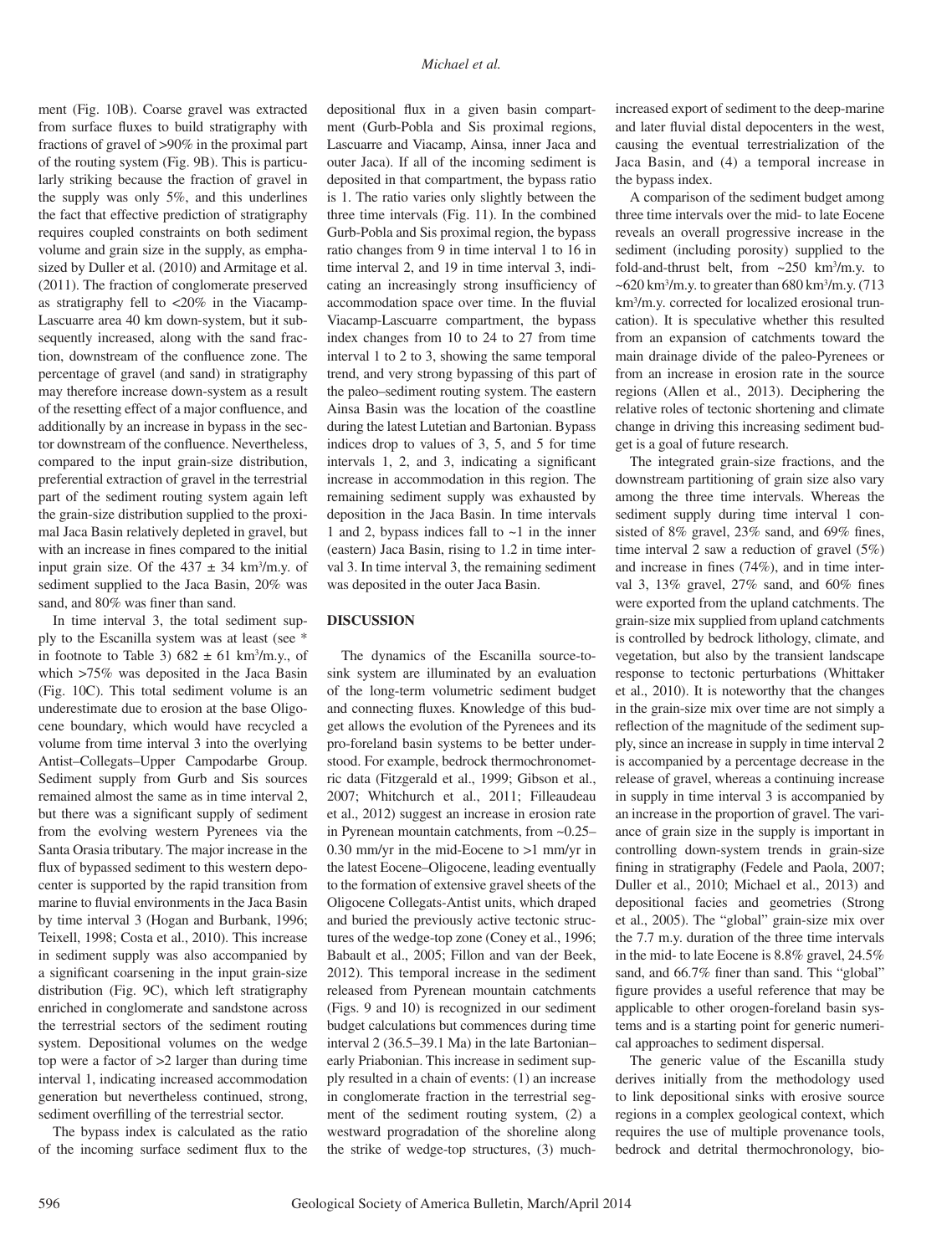chronology, and magnetochronology, clast lithology counts, sedimentological logging, and grain-size analysis. These techniques can routinely be applied in other well-preserved foldand-thrust belt settings, but also in other tectonic contexts such as rifts, passive margins, and cratonic basins. Critically, the sediment routing system fairway must be possible to map, ideally from a combination of surface outcrops and subsurface imagery, and sediment thicknesses must be possible to estimate, so that a volumetric budget can be carried out. Using the exemplar of the source-to-sink approach provided by the Escanilla study, investigations in other tectonic and climatic settings will shed light on challenging generic problems in basin analysis such as the variation of the grain-size mix fluxed out of mountain belts, the nature of downstream fractionation of grain size, the partitioning of sediment volumes in different compartments or segments of the sediment routing system, the downstream variation of the bypass index (ratio of transport flux to depositional flux), and the flux of particulate sediment to the "absorbing" states" (Malmon et al., 2003; Allen and Heller, 2012) of the deep sea. All of these problems are key to effective stratigraphic prediction. The sediment budget of a sediment routing system can also be placed in a dimensionless, mass balance framework to enable systems of different scales and fluxes to be compared and contrasted (Paola and Martin, 2012). A mass balance analy sis of the Escanilla system is published elsewhere (Michael et al., 2013).

Knowledge of the volumetric budget of geological sediment routing systems and the associated fractionation of grain size is a generic prerequisite for stratigraphic prediction and is the key to understanding the forcing mechanisms for sediment release from upland catchments. We are therefore able to address two important problems: (1) determination of the long-term sediment efflux of upland erosional "engines" that acts as a boundary condition for down-system dispersal (Allen et al., 2013), and (2) the problem highlighted perceptively by Paola (1988, p. 368), that "there is at present no general method for predicting the size distribution of debris supplied to river systems, nor do studies of alluvial basin fill generally provide enough information to reconstruct the supplied distribution." By calculating the sediment budget from source-to-sink and by estimating the grain-size distribution from the entire sediment routing system, we therefore provide quantitative answers to these two problems.

The techniques we outline can be used in the investigation of other geological sediment routing systems where outcrops or subsurface mapping allow the extent of the sediment routing system fairway, from source to sink, to be constrained, and where stratigraphic zonation and correlation are of sufficient resolution for temporal trends in sediment dynamics to be recognized and interpreted. Each stage of the procedure has its own uncertainties, which will vary from case study to case study. Source-tosink budgets will not be attainable where there is large uncertainty in the teleconnection of distal sinks with proximal feeder systems, and grainsize fractionation trends will not be possible to construct unless there is sufficient outcrop and/or subsurface core coverage to determine bulk grain sizes.

Although the Escanilla is a unique case study, the principles established should be able to be exported to other paleo–sediment routing systems in a range of tectonic and climatic settings, and perhaps to situations of very different bedrock geology and vegetation. The volumetric budget approach might then serve as a powerful tool in forward stratigraphic modeling as well as providing a means of independently assessing the accuracy of catchment erosion rate data derived from thermochronology. Changes in sediment routing system dynamics are likely to have major importance in influencing stratigraphic geometries, facies, and grain-size fractionation at the scale of depositional sequences. Case studies such as the Escanilla therefore are potentially valuable in calibrating sequence stratigraphic studies.

## **CONCLUSIONS**

A geological (mid- to late Eocene) sediment routing system has been recognized in the prowedge top region of the southern Pyrenees. The Escanilla system connects source regions in the Axial Zone of the south-central Pyrenees with a set of depositional basins accumulating proximal fanglomerates, fluvial, deltaic, and slope sediments, and basin-floor turbidites. These basins were segmented by synsedimentary contractional tectonics, which also shielded the sediment routing system from sediment supplies from the eastern Pyrenees, steered regional sediment dispersal down a regional paleoslope to the west, and deflected sediment transport paths by actively rotating structures associated with lateral-oblique ramps.

The spatial extent of the sediment routing system fairway has been mapped and cross sections constructed at a number of stations in the downsystem direction, from which the total volume of deposited sediment from source to sink has been estimated. The cumulative depositional volume in the down-system direction allows the surface flux and the depositional flux to be estimated, together with their ratio the bypass index. Sedimentological logs were used to calculate the abundance of three grain-size fractions at each station, from which the "global" grain-size mix of the supply could be obtained.

Comparison of the sediment budget among three time intervals over the mid- to late Eocene reveals an overall progressive increase in the sediment (including porosity) supplied by the source regions in the high Pyrenees, from ~250  $km<sup>3</sup>/m.y.$  to  $\sim 620 km<sup>3</sup>/m.y.$  to greater than 680 km<sup>3</sup>/m.y. (713 km<sup>3</sup>/m.y. corrected for localized erosional truncation). The increasing supply over time drove strong westward progradation and the eventual terrestrialization of the downsystem Jaca Basin.

The sediment supply during time interval 1 consisted of 8% gravel, 23% sand, and 69% fines, whereas time interval 2 saw a reduction of gravel  $(5\%)$  and increase in fines  $(74\%)$ , and in time interval 3, 13% gravel, 27% sand, and 60% fines were exported from the upland catchments. The "global" grain-size mix over the 7.7 m.y. duration of the three time intervals in the midto late Eocene is 8.8% gravel, 24.5% sand, and 66.7% finer than sand. The secular increase in the sediment supply therefore did not have a simple linear relationship with its grain-size mix.

The downstream partitioning of grain-size fractions shows a sensitive response to patterns of accommodation generation and the grain-size mix of the supply. The downstream variation of the bypass index for time intervals 1 and 2 shows a decrease in bypass in the coastal and marine environments of the western Ainsa and Jaca Basins, which pinned the gravel front. During time interval 3, the same down-system pattern of bypass occurred, but gravel extended into the fluvial environments of the inner Jaca Basin.

Case studies such as this illustrate the functioning of sediment routing systems at geological time scales  $(\sim 2 \text{ m.y.})$ . The Escanilla study provides an example for other case studies involving different tectonic and climatic settings and basin dynamics, gives valuable input data for forward stratigraphic models, and serves as a calibration tool for sequence stratigraphic studies.

### **ACKNOWLEDGMENTS**

We gratefully acknowledge Statoil for funding to Allen and ARAMCO for a scholarship to Michael. Our work benefited from the input of Cai Puigdefàbregas (CSIC [Consejo Superior de Investigaciones Científi cas] Barcelona), Jaume Vergés (CSIC Barcelona), Bet Beamud (University of Barcelona), Stephen Vincent (CASP [Cambridge Arctic Shelf Programme]), Hugh Sinclair (Edinburgh), and Robert Duller (Liverpool University). We also thank Andrew Parsons, who collaborated in field work in the Sis area. We also gratefully acknowledge the detailed comments of two anonymous journal reviewers and editor Rebecca Dorsey.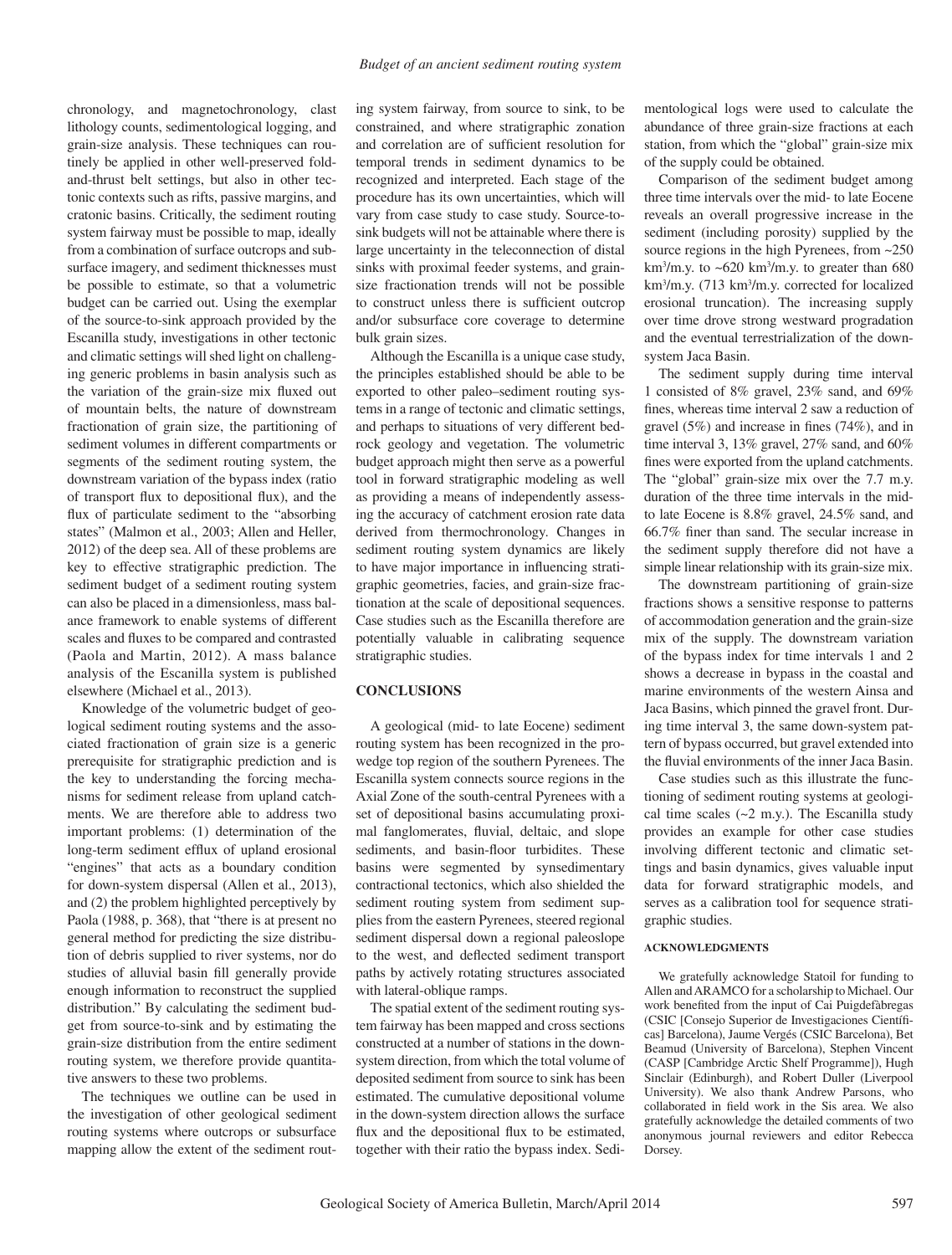#### **REFERENCES CITED**

- Allen, P.A., 2008a, From landscapes into geological history: Nature, v. 451, p. 274-276, doi:10.1038/nature06586.
- Allen, P.A., 2008b, Time scales of tectonic landscapes and their sediment routing systems, *in* Gallagher, K., Jones, S.J., and Wainwright, J., eds., Landscape Evolution: Denudation, Climate and Tectonics over Different Time and Space Scales: Geological Society of London Special Publication 296, p. 2–28.
- Allen, P.A., and Allen, J.R., 2013, Basin Analysis: Principles and Application to Petroleum Play Assessment: Oxford, UK, Wiley-Blackwell, 624 p.
- Allen, P.A., and Heller, P.L., 2012, The timing, distribution and significance of tectonically generated gravels in terrestrial sediment routing systems, *in* Busby, C., and Azor Pérez, A., eds., Tectonics of Sedimentary Basins, Recent Advances: Oxford, UK, Wiley-Blackwell, p. 111–130.
- Allen, P.A., Cabrera, L., Colombo, F., and Matter, A., 1983, Variations in fluvial style on the Eocene–Oligocene alluvial fan of the Scala Dei Group, SE Ebro Basin, Spain: Journal of the Geological Society of London, v. 140, p. 133-146, doi:10.1144/gsjgs.140.1.0133.
- Allen, P.A., Armitage, J.J., Carter, A., Duller, R.A., Michael, N.A., Sinclair, H.D., Whitchurch, A.L., and Whittaker, A.C., 2013, The Qs problem: Sediment volumetric balance of proximal foreland basin systems, *in* Föllmi, K.B., Schlunegger, F., and Weissert, H., Alpine Sedimentology: Special Issue in Honour of Albert Matter and Daniel Bernoulli: Sedimentology, v. 60, p. 102– 130, doi: 10.1111 /sed .12015.
- Armitage, J.J., Duller, R.A., Whittaker, A.C., and Allen, P.A., 2011, Transformation of tectonic and climatic signals from source to sedimentary archive: Nature Geoscience, v. 4, p. 231–235, doi: 10.1038 /ngeo1087.
- Babault, J., Van den Driessche, J., and Bonnet, S., 2005, Origin of the highly elevated Pyrenean peneplain: Tectonics, v. 24, TC2010, doi: 10.1029 /2004TC001697.
- Beamud, E., 2013, Paleomagnetism and Thermochronology in Tertiary Syntectonic Sediments of the South-Central Pyrenees: Chronostratigraphy, Kinematics and Exhumation Constraints [Ph.D. thesis]: Barcelona, Spain, University of Barcelona, 250 p.
- Beamud, E., Garcés, M., Cabrera, L., Muñoz, J.A., and Almar, Y., 2003, A new middle to late Eocene continental chronostratigraphy from NE Spain: Earth and Planetary Science Letters, v. 216, p. 501–514, doi: 10.1016 /S0012 -821X (03)00539-9.
- Beamud, E., Muñoz, J.A., Fitzgerald, P.G., Baldwin, S.L., Garcés, M., Cabrera, L., and Metcalf, J.R., 2010, Magnetostratigraphy and detrital apatite fission track thermochronology in syntectonic conglomerates: Constraints on the exhumation of the south-central Pyrenees: Basin Research, v. 13, no. 3, p. 309–331, doi: 10.1111 /j.1365 -2117 .2010 .00492.x.
- Beaumont, C., Muñoz, J.A., Hamilton, J., and Fullsack, P., 2000, Factors controlling the Alpine evolution of the central Pyrenees inferred from a comparison of observations and geodynamical models: Journal of Geophysical Research, v. 105, p. 8121–8145, doi: 10.1029 /1999JB900390.
- Bentham, P., 1992, The Tectonic Stratigraphic Development of the Western Oblique Ramp of the South-Central Pyrenean Thrust System, North Spain [Ph.D. thesis]: Los Angeles, California, University of Southern California, 253 p.
- Bentham, P., and Burbank, D.W., 1996, E13 chronology of Eocene foreland basin evolution along the western margin of the south-central Pyrenees, *in* Friend, P.F., and Dabrio, C.J., eds., Tertiary Basins of Spain: The Stratigraphic Record of Crustal Kinematics: Cambridge, UK, Cambridge University Press, p. 144–152.
- Bentham, P.A., Burbank, D.W., and Puigdefabregas, C., 1992, Temporal and spatial controls on alluvial architecture in an axial drainage system, Upper Eocene Campodarbe Group, southern Pyrenean foreland basin, Spain: Basin Research, v. 4, p. 335–352, doi: 10.1111 /j.1365 -2117 .1992 .tb00052.x.
- Bentham, P.A., Talling, P.J., and Burbank, D.W., 1993, Braided stream and flood-plain deposition in a rapidly aggrading basin: The Escanilla formation, Spanish Pyrenees, *in* Best, J.L., and Bristow, C.S., eds., Braided

Rivers: Geological Society London Special Publication 75, p. 177–194, doi: 10.1144 /GSL .SP .1993 .075 .01 .11.

- Burbank, D.W., and Vergés, J., 1994, Reconstruction of topography and related depositional systems during active thrusting: Journal of Geophysical Research, v. 99, p. 20,281-20,297, doi:10.1029/94JB00463.
- Burbank, D.W., Meigs, A., and Brozovic, N., 1996, Interactions of growing folds and coeval depositional systems: Basin Research, v. 8, p. 199–223, doi: 10.1046 /j.1365 -2117 .1996 .00181.x.
- Carvajal, C., and Steel, R., 2012, Source-to-sink sediment volumes within a tectono-stratigraphic model for a Laramide shelf-to-deep-water basin: Methods and results, *in* Busby, C., and Azor Pérez, A., eds., Tectonics of Sedimentary Basins: Recent Advances: Oxford, UK, Blackwell Publishing, p. 131–151.
- Castelltort, S., and Van Den Driessche, J., 2003, How plausible are high frequency sediment supply–driven cycles in the stratigraphic record?: Sedimentary Geology, v. 157, p. 3-13, doi:10.1016/S0037-0738(03)00066-6.
- Colombo, F., 1980, Estratigrafia y Sedimentologia del Terciario Interior Continental de los Catalanides [Ph.D. thesis]: Barcelona, Spain, University of Barcelona, 291 p.
- Coney, P.J., Muñoz, J.A., McClay, K.R., and Evenchick, C.A., 1996, Syntectonic burial and post-tectonic exhumation of the southern Pyrenees foreland fold-thrust belt: Journal of the Geological Society of London, v. 153, p. 9-16, doi:10.1144/gsjgs.153.1.0009.
- Costa, E., Garcés, M., López-Blanco, M., Beamud, E., Gómez-Paccard, M., and Larrasoaña, J.C., 2010, Closing and continentalization of the South Pyrenean foreland basin (NE Spain): Magnetochronological constraints: Basin Research, v. 22, p. 904–917, doi: 10.1111 /j.13652117 .2009 .00452.x.
- Costa, E., Garcés, M., López-Blanco, M., Serra-Kiel, J., Bernaola, G., Cabrera, L., and Beamud, E., 2013, The Bartonian-Priabonian marine record of the eastern South Pyrenean Foreland Basin (NE Spain): A new calibration of the larger foraminifers and calcareous nannofossil zonation: Geologica Acta, v. 11, p. 177–193.
- Covault, J.A., Romans, B.W., Fildani, A., McGann, M., and Graham, S.A., 2010, Rapid climate signal propagation from source to sink in a southern California sediment-routing system: The Journal of Geology, v. 118, p. 247-259, doi:10.1086/651539.
- Cross, T.A., and Lessinger, M.A., 1988, Sediment volume partitioning: Rationale for stratigraphic model evaluation and high-resolution stratigraphic correlation, *in* Gradstein, F., Sandvik, K., and Milton, N., eds., Sequence Stratigraphy: Concepts and Applications: Norwegian Petroleum Society Special Publication 8, p. 171–195.
- Cuevas-Gonzalo, M.C., 1989, Sedimentary Facies and Sequential Architecture of Tide-Influenced Alluvial Deposits, an Example from the Middle Eocene Capella Formation, South-Central Pyrenees, Spain [Ph.D. thesis]: Instituut voor Aardwetenschappen der Rijksuniversiteit Utrecht, Geologica Ultraiectina, v. 61, p. 1–152.
- Densmore, A.L., Allen, P.A. and Simpson, G., 2007, Development and response of a coupled catchment-fan system under changing tectonic and climatic forcing: Journal of Geophysical Research–Earth Surface, v. 112, F01002, doi:10.1029/2006JF000474.
- Dreyer, T., Corregidor, J., Arbues, P., and Puigdefabregas, C., 1999, Architecture of the tectonically influenced Sobrarbe deltaic complex in the Ainsa Basin, northern Spain: Sedimentary Geology, v. 127, no. 3–4, p. 127– 169, doi: 10.1016 /S0037 -0738 (99)00056-1.
- Duller, R.A, Whittaker, A.C., Fedele, J.J., Springett, J., Smithells, R., and Allen, P.A., 2010, From grain size to tectonics: Journal of Geophysical Research–Earth Surface, v. 115, F03022, doi:10.1029/2009JF001495.
- Fedele, J.J., and Paola, C., 2007, Similarity solutions for fluvial sediment fining by selective deposition: Journal of Geophysical Research, v. 112, F02038, doi: 10.1029 /2005JF000409.
- Filleaudeau, P.Y., Mouthereau, F., and Pik, R., 2012, Thermotectonic evolution of the south-central Pyrenees from rifting to orogeny: Insights from detrital zircon U/Pb and (U-Th)/He thermochronometry: Basin Research, v. 24, p. 401-417, doi:10.1111/j.1365-2117.2011.00535.x.
- Fillon, C., and van der Beek, P., 2012, Post-orogenic evolution of the southern Pyrenees: constraints from inverse thermo-kinematic modelling of low-temperature thermochronology data: Basin Research, v. 24, no. 4, p. 418-436, doi:10.1111/j.1365-2117.2011.00533.x.
- Fitzgerald, P., Munoz, J.A., Coney, P., and Baldwin, S.L., 1999, Asymmetric exhumation across the central Pyrenees: Implications for the tectonic evolution of a collisional orogen: Earth and Planetary Science Letters, v. 173, p. 157-170, doi:10.1016/S0012-821X(99)00225-3.
- Garcia-Castellanos, D., Vergés, J., and Cloetingh, S., 2003, Interplay between tectonics, climate and fluvial transport during the Cenozoic evolution of the Ebro Basin (NE Iberia): Journal of Geophysical Research, v. 108, no. B7, 2347, doi:10.1029/2002JB002073.
- Gibson, M., Sinclair, H.D., Lynn, G.J., and Stuart, F.M., 2007, Late- to post-orogenic exhumation of the central Pyrenees revealed through combined thermochronological data and modelling: Basin Research, v. 19, p. 323-334, doi:10.1111/j.1365-2117.2007.00333.x.
- González-Bonorino, G., Colombo, F., and Abascal, L., 2010, Architecture of an Oligocene fluvial ribbon sandstone in the Ebro Basin, north-eastern Spain: Sedimentology, v. 57, p. 845–856, doi: 10.1111 /j.1365 -3091 .2009 .01122.x.
- Gradstein, F.M., and Ogg, J.G., 2004, Geological timescale 2004, Why, how and where next!: Lethaia, v. 37, p. 175–181.
- Gradstein, F.M., Ogg, J.G., and Smith, A., 2004, A Geologic Time Scale 2004: Cambridge, UK, Cambridge University Press, 589 p.
- Hogan, P., and Burbank, D., 1996, Evolution of the Jaca piggyback basin and emergence of the External Sierra, southern Pyrenees, *in* Friend, P.F., and Dabrio, C.J., eds., Tertiary Basins of Spain: The Stratigraphic Record of Crustal Kinematics: Cambridge, UK, Cambridge University Press, p. 144–152.
- Holl, J.E., and Anastasio, D.J., 1993, Paleomagnetically derived folding rates, southern Pyrenees, Spain: Geology, v. 21, p. 271, doi:10.1130/0091-7613(1993)021<0271: PDFRSP>2.3 .CO;2.
- Jolley, E.J., 1987, Thrust Tectonics and Alluvial Architecture of the Jaca Basin, Southern Pyrenees [Ph.D. thesis]: Cardiff, University of Wales.
- Kim, W., Connell, S.D., Steel, E., Smith, G.A., and Paola, C., 2011, Mass-balance control on the interaction of axial and transverse channel systems: Geology, v. 39, p. 611-614, doi:10.1130/G31896.1.
- Labourdette, R., and Jones, R.R., 2007, Characterization of fluvial architectural elements using a three-dimensional outcrop data set: Escanilla braided system, southcentral Pyrenees, Spain: Geosphere, v. 3, p. 422, doi: 10.1130/GES00087.1.
- López-Blanco, M., Marzo, M., Burbank, D.W., Vergés, J., Roca, E., Anadón, P., and Piña, J., 2000, Tectonic and climatic controls on the development of foreland fan deltas: Montserrat and Sant Llorenç del Munt systems (Middle Eocene, Ebro Basin, NE Spain): Sedimentary Geology, v. 138, p. 17–39, doi: 10.1016 /S0037 -0738 (00)00142-1.
- López-Blanco, M., Marzo, M., and Muñoz, J.-A., 2003, Low-amplitude, syn-sedimentary folding of a deltaic complex: Roda Sandstone (lower Eocene), South Pyrenean Foreland Basin: Basin Research, v. 15, p. 73–95.
- Malmon, D.V., Dunne, T., and Reneau, S.L., 2003, Stochastic theory of particle trajectories through alluvial valley floors: The Journal of Geology, v. 111, p. 525-542, doi: 10.1086/376764.
- Marr, J.G., Swenson, J.B., Paola, C., and Voller, V.R., 2000, A two-diffusion model of fluvial stratigraphy in closed depositional basins: Basin Research, v. 12, p. 381–398, doi: 10.1046/j.1365-2117.2000.00134.x.
- Mellere, D., 1993, Thrust-generated, back-fill stacking of alluvial fan sequences, south-central Pyrenees, Spain (La Pobla de Segur Conglomerates), *in* Frostick, L.E., and Steel, R.J., eds., Tectonic Controls and Signatures in Sedimentary Successions: International Association Sedimentologists Special Publication 20, p. 259–276.
- Mellere, D., and Marzo, M., 1992, Los depósitos aluviales sintectónicos de la Pobla de Segur: Alogrupos y su significado tectonoestratigráfico: Acta Geologica Hispanica, v. 27, p. 145–159.